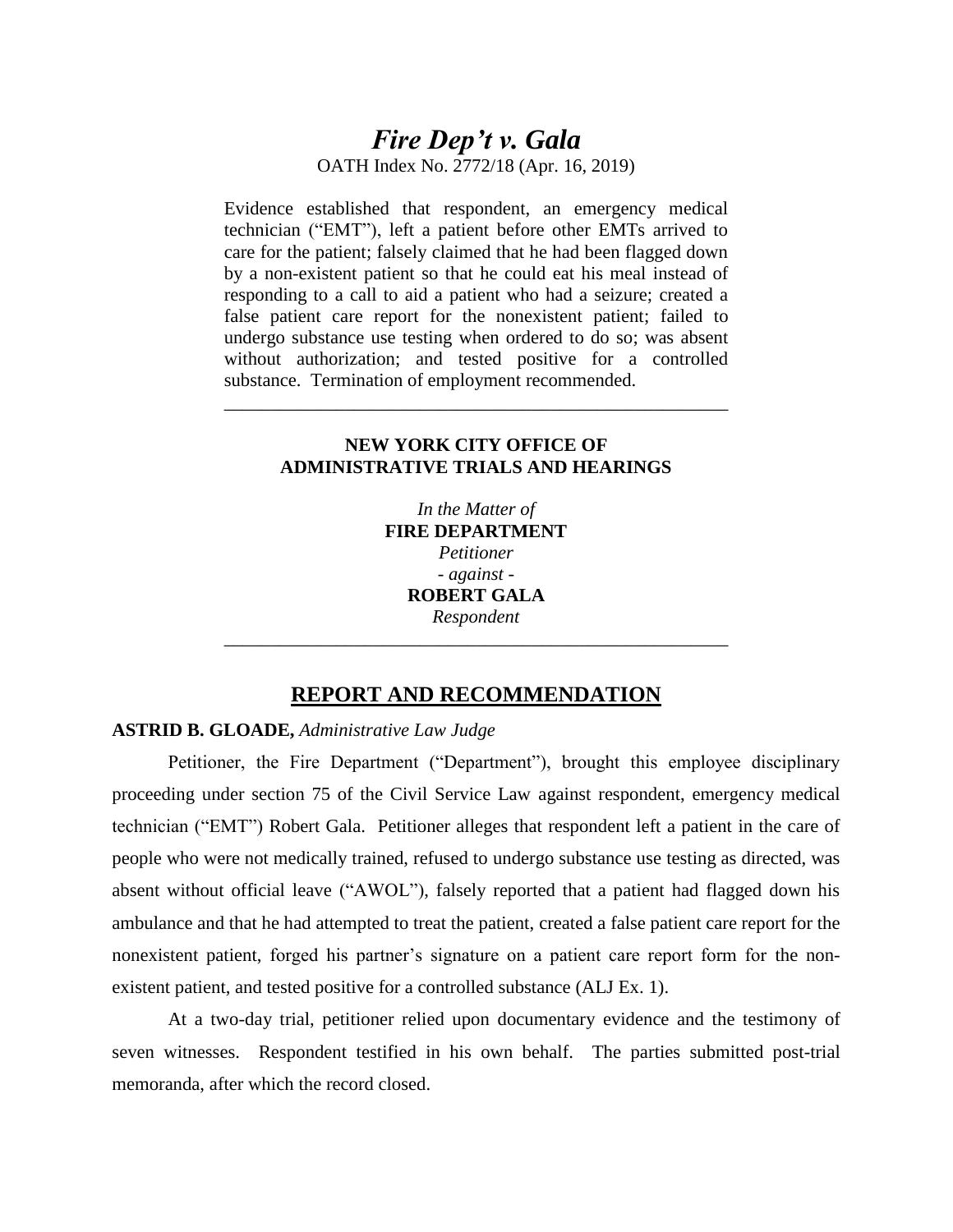For the reasons below, I find that the charges have been sustained and recommend that respondent's employment be terminated.

#### **PRELIMINARY MATTERS**

Respondent requested that his name be withheld from publication to protect his privacy because this report and recommendation references respondent's medical information (Tr. 13; ALJ Ex. 4, Respondent's Post-trial Letter Brief ("Resp. Br.") at 4-5). Specifically, respondent contends that information about his admission to rehabilitation facilities, substance abuse treatment, and administration of opioid blockers is sensitive information that must be safeguarded as a matter of law (Resp. Br. at 5). Respondent relies on the Drug Abuse Prevention, Treatment, and Rehabilitation Act, 42 U.S.C. § 290dd-2 (the "Act"), which he contends "protects the confidentiality of a substance abuse treatment patient's records and communications at facilities which receive federal assistance." *Id*. Respondent also cites the "media attention that this case has garnered" as a basis for protecting his "personal information and medical history" from disclosure. *Id*. Respondent's request is denied.

This tribunal's proceedings are presumptively open to the public and its decisions are issued without redaction in furtherance of the public interest. *See* 48 RCNY § 1-49 (Lexis 2016); *see also Mosallem v. Berenson,* 76 A.D. 3d 345, 348 (1st Dep't 2010) ("Under New York Law, there is a broad presumption that the public is entitled to access to judicial proceedings and court records"); *Dep't of Correction v. Victor*, OATH Index No. 388/15, mem. dec. at 4 (Feb. 3, 2015), *aff'd*, Index No. 100890/15 (Sup. Ct. N.Y. Co. May 29, 2018) ("OATH's publication of its reports and recommendations without redaction furthers the public interest in transparency and open government"); *Dep't of Environmental Protection v. Capezza*, OATH Index No. 1536/14 at 4 n.1 (June 13, 2014), *adopted in part, rejected in part,* Comm'r Dec. (May 1, 2015), *aff'd in part, rev'd in part*, NYC Civ. Service Comm'n Case No. 2015-0610 (Nov. 4, 2015) (denying respondent's request to remove his name from a published decision). Indeed, section 1- 49(d) of this tribunal's rules provides for publication of decisions without redaction unless the administrative law judge finds that "legally recognized grounds exist to omit information from a decision."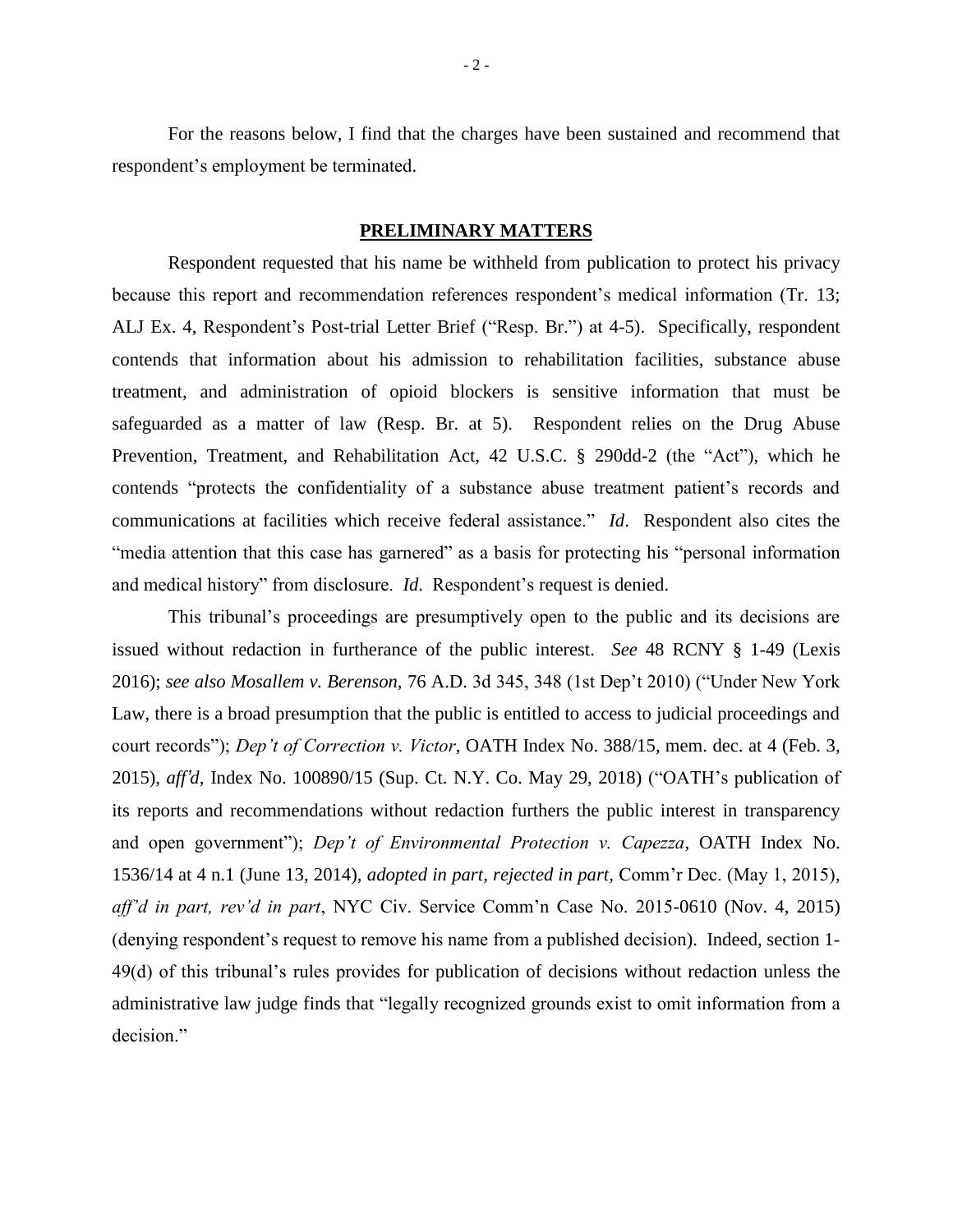OATH has withheld names of respondents where there is discussion of sensitive medical information. *See, e.g., Dep't of Correction v. M.C.,* OATH Index No. 2343/15 at 1 n.1, 15-17 (Mar. 17, 2016) (respondent's name redacted because decision contained information about sensitive mental health issues); *Human Resources Admin. v. Anonymous*, OATH Index No. 2596/10 at 1 n.1, 9-10 (Jan. 13, 2011) (respondent's name removed from decision that included detailed discussion of his history of physical and mental illness); *Admin. for Children's Services v. J.M.*, OATH Index No. 3350/09 at 1 n.1, 5-6 (Apr. 5, 2010) (withholding respondent's name from a report that contained significant discussion of respondent's mental condition).

Redaction requests have been rejected, however, where the respondent placed his or her private health information in issue. *See Human Resources Admin. v. Charleman*, OATH Index No. 1653/16 at 2 (Aug. 5, 2016) (redaction request denied where respondent placed her mental health in issue as a defense and did not elaborate upon her condition or present documentary evidence to demonstrate a legally cognizable basis for redaction); *Capezza*, OATH 1536/14 at 4 n.1 (respondent's redaction request denied, in part, because he placed his condition in issue by testifying about it at the hearing); *Fire Dep't v. Palleschi*, OATH Index No. 192/11 at 6-7 (Dec. 20, 2010), *aff'd,* 102 A.D.3d 603 (1st Dep't 2013) (denying respondent's request to seal his counseling records because he placed his health in issue by way of defense).

Here, respondent articulated no basis for removing his name from the decision. Respondent's reliance on the Act is unavailing. The Act provides for confidentiality of "[r]ecords of the identity, diagnosis, prognosis, or treatment of any patient which are maintained in connection with the performance of any program or activity relating to substance abuse education, prevention, training, treatment, rehabilitation, or research, which is conducted, regulated, or directly or indirectly assisted by any department or agency of the United States." 42 USC § 290dd-2(a). The term "records" is defined as "any information, whether recorded or not, created by, received, or acquired by [a program that receives federal assistance] relating to a patient (e.g., diagnosis, treatment and referral for treatment information, billing information, emails, voice mails, and texts." 42 C.F.R. § 2.11 (Lexis 2019). No such records were submitted in this case. Instead, respondent testified in very general terms about his treatment and rehabilitation, but submitted no medical or counseling records created by, received by, or acquired by any of the unidentified substance abuse treatment programs that respondent testified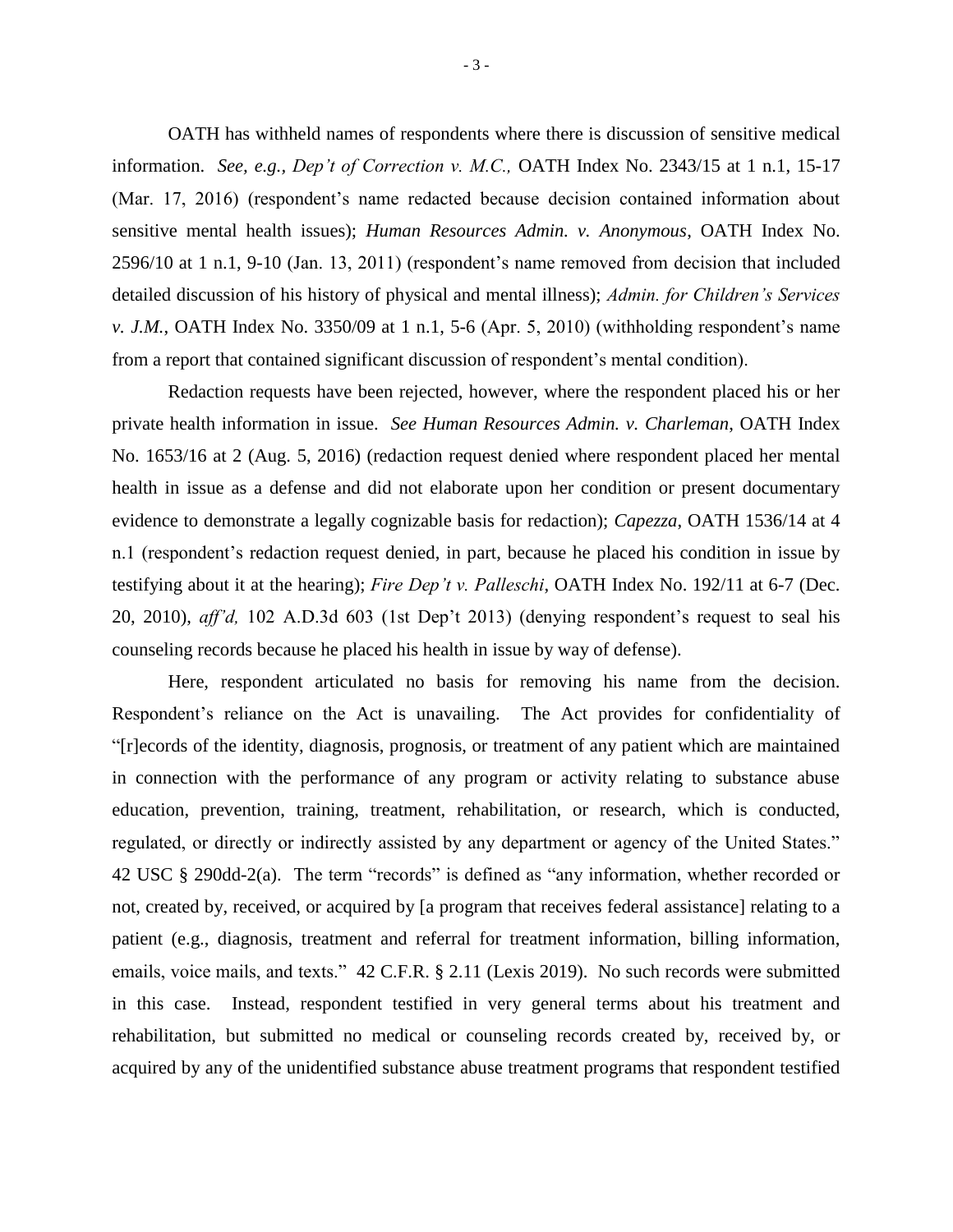he attended. Nor did he establish that these unidentified programs received federal assistance. Respondent's testimony that he attended those treatment programs, in and of itself, is not protected by the Act. *See Moore v. City of New York*, 2001 U.S. Dist. LEXIS 2191 (S.D.N.Y. 2001) (officer's statements disclosing his treatment at a drug and alcohol treatment program, made well after his completion of the program, was not received or acquired by the program in connection with the officer's treatment and therefore was not confidential under the provision). Accordingly, respondent's testimony does not fall within the ambit of the confidentiality afforded by the Act.

Respondent further argued that media interest in this matter is a basis for making the decision anonymous. Respondent offered no support for this contention, which is unpersuasive in light of the public interest in transparency and open government.

Lastly, it was respondent who placed his medical condition in issue as a defense to the charges that he engaged in misconduct. Having asserted his addiction as a defense to the charges, and having failed to establish a legally cognizable basis for removing respondent's name from the decision, respondent's request is denied. *Dep't of Correction v. Rolando,* OATH Index No. 2417/17 at 6-7 (Jan. 12, 2018), *adopted*, Comm'r Dec. (Feb. 27, 2018), *aff'd*, NYC Civ. Serv. Comm'n Case No. 2018-0221 (July 5, 2018) (request for redaction of respondent's name denied where respondent asserted as a defense to misconduct charges that he suffered from alcoholism); *Human Resources Admin. v. Holman,* OATH Index No. 223/17 at 3 (Dec. 22, 2016), *aff'd*, NYC Civ. Serv. Comm'n Index No. 2017-0161 (May 12, 2017) (request to redact respondent's name from decision denied where respondent offered his medical condition as a defense to disciplinary charges).

Similarly, respondent's request to close the courtroom during his testimony was denied (Tr. 116-18; ALJ Ex. 2). *See* 48 RCNY § 1-49(a) ("Other than settlement conferences, all proceedings are open to the public, unless the administrative law judge finds that a legally cognizable ground exists for closure of all or a portion of the proceeding, or unless closure is required by law."); *Herald Co. v. Weisenberg,* 59 N.Y.2d 378, 381-82 (1983) (noting "the strong public policy in this State of public access to judicial and administrative proceedings," the Court of Appeals held that and administrative law judge erred in closing to the public and the press an unemployment insurance board hearing absent inquiry into whether compelling reasons existed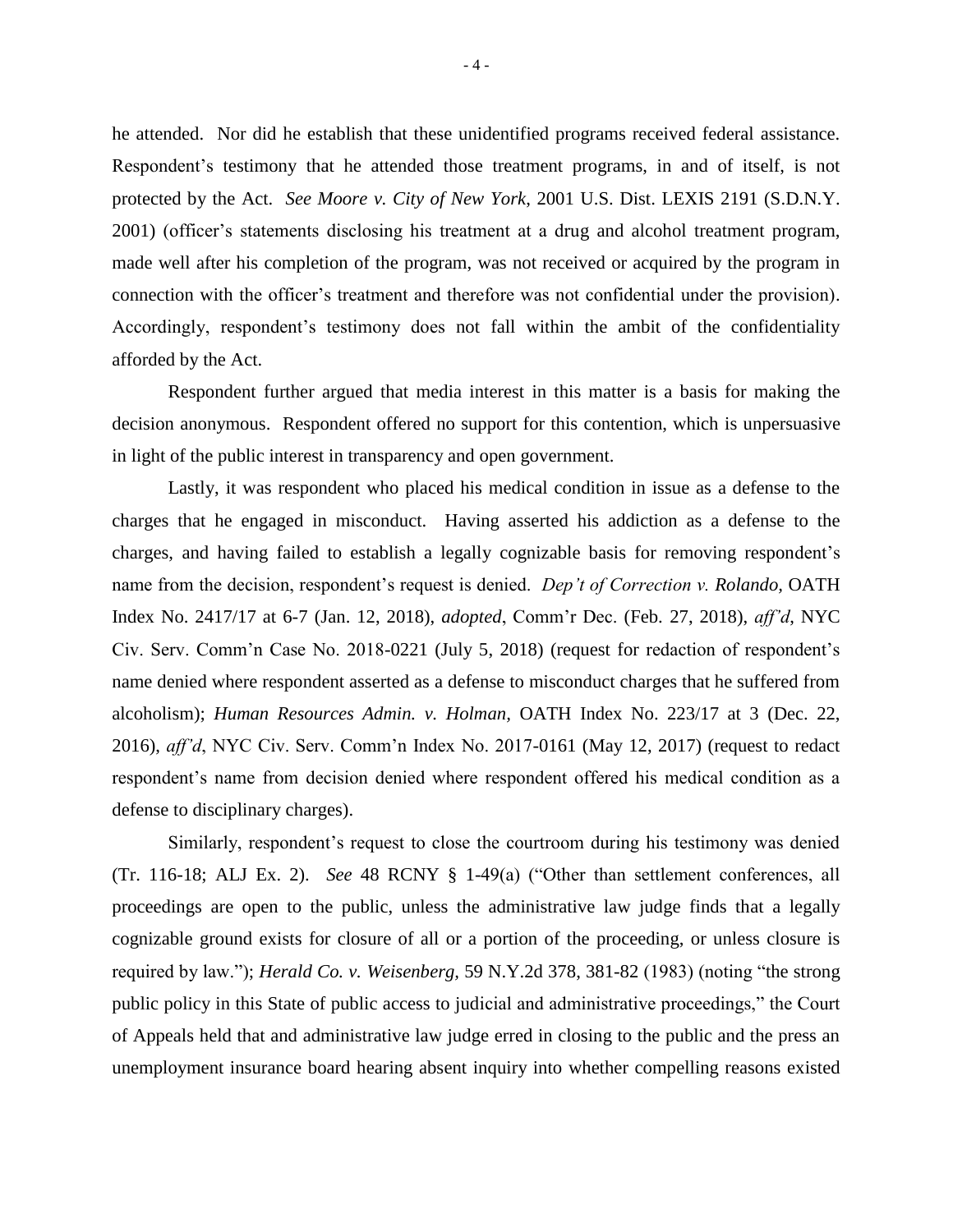for closure). Inasmuch as there is a presumption that this tribunal's proceedings are open to the public, respondent bears the burden of demonstrating compelling circumstances to justify excluding the public from the proceedings, which he failed to do. *See Herald Co.*, 59 N.Y.2d at 381; *Maxim, Inc. v. Feifer*, 145 A.D.3d 516, 517 (1st Dept 2016). Accordingly, respondent's request to close the proceedings during respondent's testimony was denied.

## **ANALYSIS**

Respondent has been a Department EMT for over five years (Tr. 214). He is charged with leaving a patient in the care of people who were not medically trained, refusing to cooperate in substance use testing as directed, being AWOL, falsely reporting that a patient had flagged down his ambulance and that he had attempted to treat the patient, forging his partner's signature on a patient care report form, and testing positive for a controlled substance while on duty (ALJ Ex. 1). With the exception of the allegation that he left a patient unattended, respondent does not dispute the charges, but contends that his actions were due to his addiction to opioids (Resp. Br. at 2, 3-4).

#### *May 27, 2016 – Patient Abandonment*

The charges arise out of an incident on May 27, 2016 at a sports complex at Aviator Field in Brooklyn, New York. The complex consists of multiple ice skating rinks and facilities for other sports activities (Tr. 218-19). It is alleged that respondent left a patient unattended at the location (ALJ Ex. 1).

EMT Huertas has been employed by the Department for eight years. She and her partner were assigned to respond to a call at the sports complex on May 27, 2016, to treat a child with an ankle injury (Tr. 195-97). The call had come in as a non-critical injury request from an ambulance that was already on the scene (Tr. 206).

Huertas saw another ambulance leaving Aviator Field as her unit entered the area. About two minutes after her ambulance crossed paths with the other ambulance, her unit arrived at the sports complex. Huertas testified that when she and her partner arrived at the location, they found the patient in a wheelchair on the ice rink with an ice pack wrapped around his ankle (Tr. 198). Staff members from the sports complex were with the patient (Tr. 202-03). Huertas and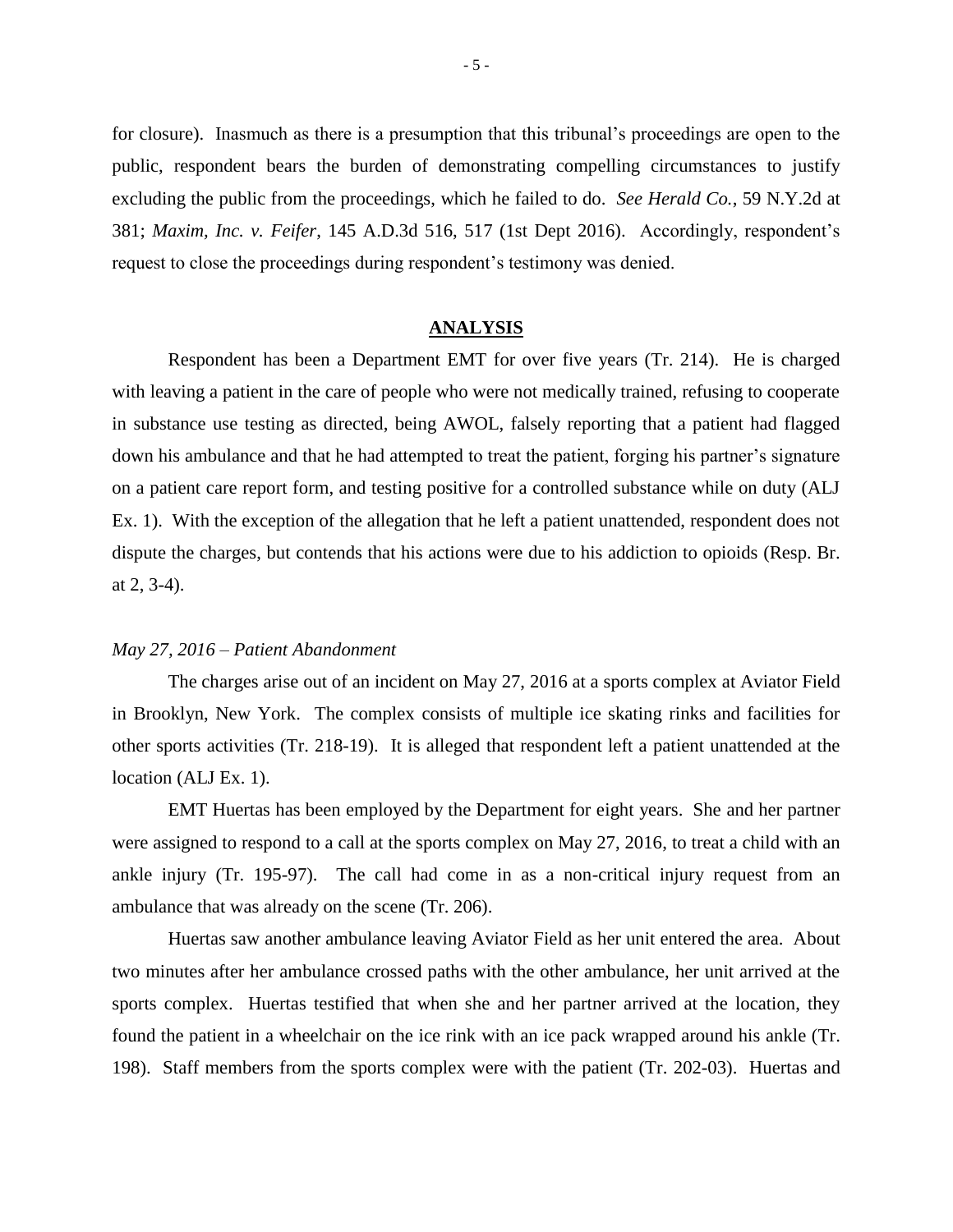her partner transported the patient to a hospital that was 30 minutes away from the location at the request of school staff members who were there with the patient (Tr. 207).

Huertas' captain ordered her to write a statement about the incident later that day (Tr. 199-200). In her statement, Huertas wrote that when she and her partner arrived on the scene "to back up" respondent's ambulance, they found a minor patient in a wheelchair on the ice rink with an ice pack on his ankle accompanied by the facility's staff. The staff told Huertas that the ice pack had been applied by respondent's unit, which had left before Heurtas arrived (Pet. Ex. 16).

Captain Barwick has been an EMT since 1991 and a captain since 2016 (Tr. 42-43). On May 27, 2016, Barwick, who was then a lieutenant, was working at the officer's desk in the Fire Department Operations Center in Brooklyn when Lieutenant Matos from station 43 called in an unusual occurrence. Matos reported that respondent and his partner had abandoned a patient at a skating rink in Brooklyn. Matos indicated that respondent and his partner had responded to the location for an injured person, were notified that there was a second injured person at the location, started treating the second patient, but left before another ambulance (also referred to as a "unit") arrived to continue caring for the second patient (Tr. 51-54).

A unit history is a printout of information from the computer-aided dispatch terminal in the ambulance, which captures the EMTs' actions during their tour, including assignments to which the unit responded (Tr. 58; Pet. Ex. 7). The unit history for unit 33C2, the ambulance respondent and his partner operated at the time of the incident, shows that respondent's ambulance was assigned to the location at 11:36 a.m. for an injury that was categorized as "priority five" (Tr. 65; Pet. Ex. 7). Barwick testified that the person who took the call for assistance labeled the call involving a head injury to a patient as a level five priority injury on a scale from one to nine, with one being the highest priority injury. In terms of the seriousness of a priority five injury, Barwick described it as a "basic life support" assignment, compared to more serious injuries, starting at priority three, where an "advanced life support" unit would be dispatched (Tr. 65-66).

The Department's records show that at 11:56 a.m., twenty minutes after respondent's unit had been assigned to the location, a second ambulance was assigned to assist respondent's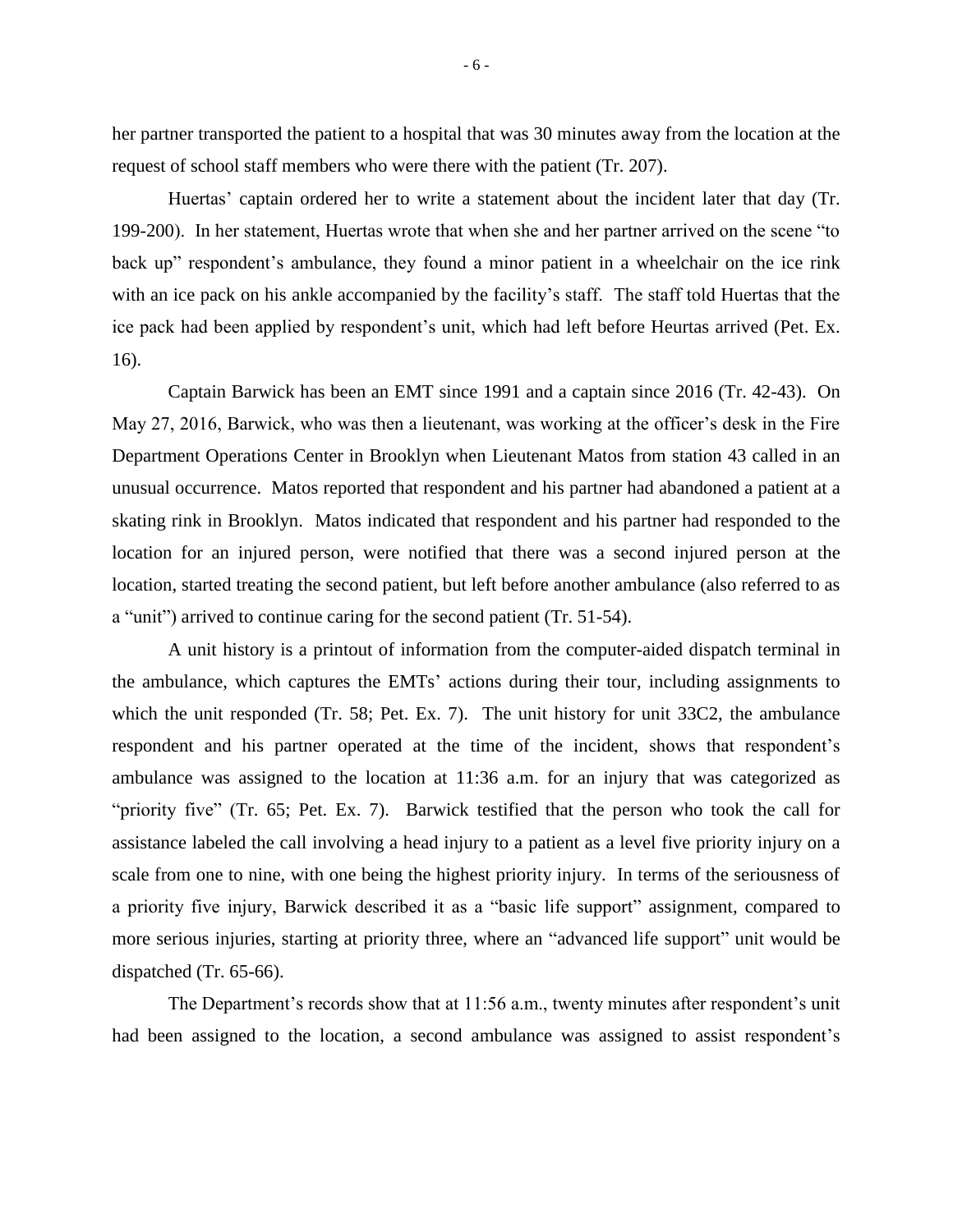ambulance (Tr. 59-61, 68-69; Pet. Ex. 9). That second ambulance, unit 43A2, was operated by Huertas and her partner (Tr. 59-61, 66-69; Pet. Ex. 8).

Barwick testified that EMTs must complete a pre-hospital care summary report, also referred to as a patient care report ("PCR") every time they establish contact with a patient (Tr. 61-62, 69; Pet. Ex. 10). The PCR from respondent's unit indicates that on arriving at the sports complex they encountered a patient, who was a minor, with a cut above the eyebrow. The PCR indicates that the patient was stable, as the assessment showed normal breathing, lung sounds, and color. The patient is described as "alert and ambulatory," with vital signs that Barwick testified were stable according to the applicable guidelines (Tr. 69-72; Pet. Ex. 10). The PCR from Huertas' ambulance shows that Huertas and her partner treated a patient who complained of ankle pain after falling while ice skating (Tr. 62, 73; Pet. Ex. 11).

The Department's protocols require that EMTs maintain continuity of care for patients. Barwick testified that the training he received from the Department included instruction on the Department's EMS Operating Guide Procedures, ("OGP"), which contains guidelines for how EMTs are to conduct themselves on and off duty (Tr. 44-46). He was also trained on emergency patient care protocols set forth in the General Operating Guide Procedures of the Regional Emergency Medical Advisory Committee of New York City ("REMSCO"). The OGP guidelines and procedures are modelled on the REMSCO protocols (Tr. 46-47; Pet. Ex. 6). OGP 106-02, § 4.1.10, provides that when an ambulance is flagged down while transporting a  $2$ stable patient, the EMTs are to stop, assess the situation, and render assistance. The provision goes on to note that "[o]ne member **must** stay with the original patient while the other member assesses the situation and, if necessary, administers care to the flagdown patient until additional assistance arrives" (emphasis in original) (Pet. Ex. 1).

According to Barwick, when an EMT crew is taking care of two patients at the same time, the REMSCO guidelines provide that so long as the initial patient is stable, the EMTs must stay and treat the second patient. When an EMT starts treating a patient who is stable and subsequently encounters a second patient at the same location who is also stable, they must

 $\overline{\phantom{a}}$ 

<sup>&</sup>lt;sup>1</sup> Petitioner submitted into evidence REMSCO Prehospital Treatment Protocols General Operating Procedures, effective September 1, 2017 (Pet. Ex. 6). The effective date of these guidelines post-date the incident that is the subject of this charge. Petitioner offered no explanation for the discrepancy and the exhibit was not considered in this matter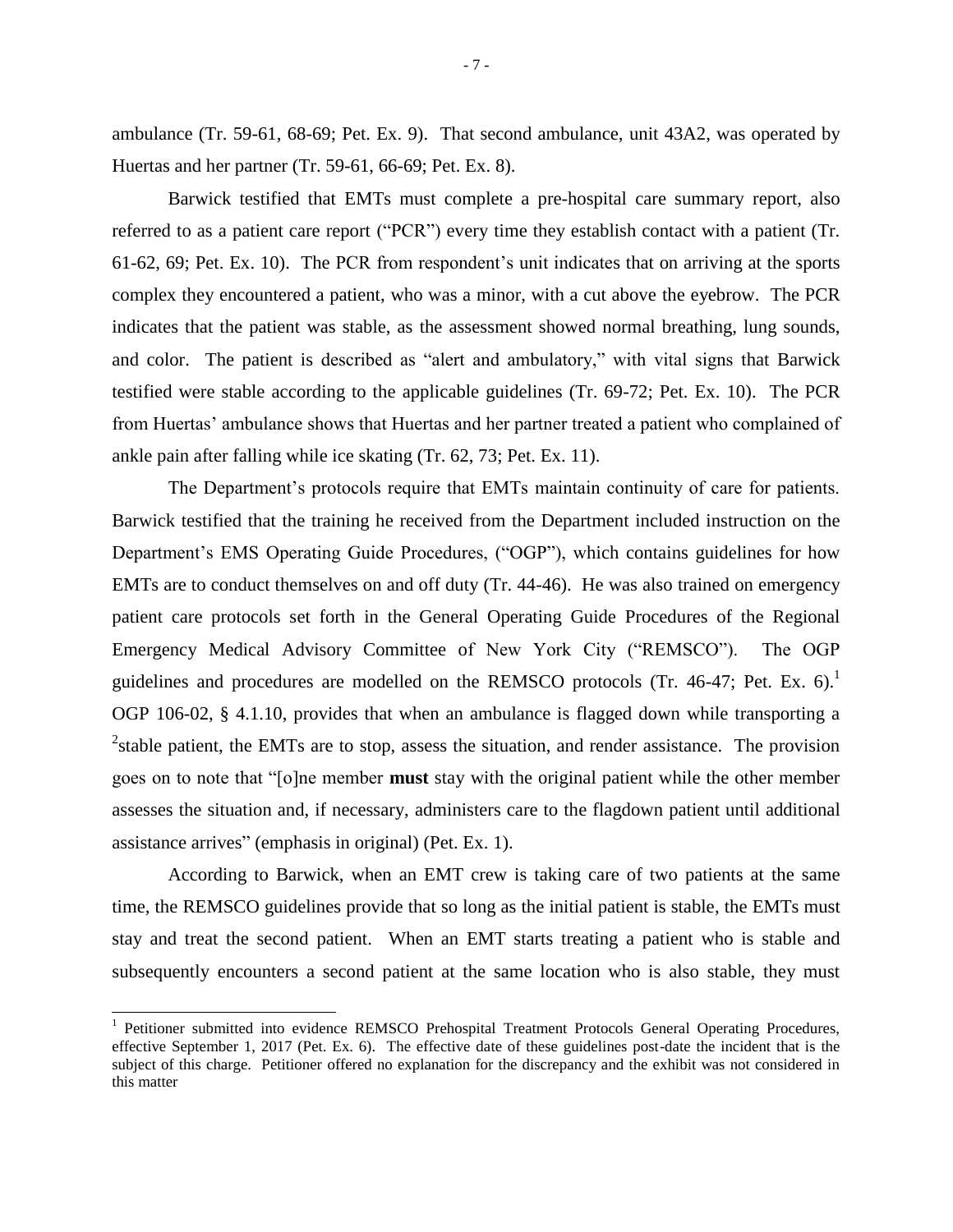notify dispatch that there is a second patient. They must also notify dispatch if they will require back up to handle the second patient and must begin to treat that patient (Tr. 74). If each EMT treats one of the patients at the scene, the EMT treating the second patient is not allowed to leave that patient until a second ambulance arrives, unless the original patient is in critical condition (Tr. 74). However, if there is a second EMT unit on the scene, the EMTs in the first ambulance can leave the patient in the care of the second unit (Tr. 74-75).

Barwick testified that when an EMT treats two patients, it is important for an EMT to wait for a second unit to arrive before taking one of the patients to the hospital. This is because once an EMT starts to care for a patient, he or she is supposed to continue that care until the patient is released to another ambulance. In the alternative, the EMT should transport the patient, unless the patient refuses medical care (Tr. 77). In addition, EMTs must generate a PCR anytime they make contact with a patient, including when they examine the patient (Tr. 78).

Respondent did not deny that he left the second patient at the location, but maintained that his actions do not constitute misconduct. Respondent contends that he acted within his discretion when he determined that it was more prudent to transport the first patient, who had a laceration to the head, to the hospital rather than wait with the second patient until the second ambulance arrived (Tr. 229; Resp. Br. at 2-3).

Respondent testified that on May 27, 2016, his partner served as the driver of the ambulance while he was the technician. As the technician, respondent was primarily responsible for patient care. When they arrived at the sports complex in response to a call about a patient with a laceration above the eyebrow, they were approached by a staff member who escorted them to the ice rink at the facility (Tr. 218-20). However, when they arrived at the rink, the patient was not there. A second staff member told respondent and his partner that she had bandaged the patient (Tr. 220). That staff member was carrying a bag containing medical supplies, which respondent referred to as a "medical bag" or a "tech bag" (Tr. 267). They located the patient in the food court, where respondent examined the wound and determined that the patient had to be transported to the hospital for stitches. The patient was on a school trip and the chaperones contacted the patient's parents, who requested that the patient be transported to Coney Island Hospital (Tr. 220-21).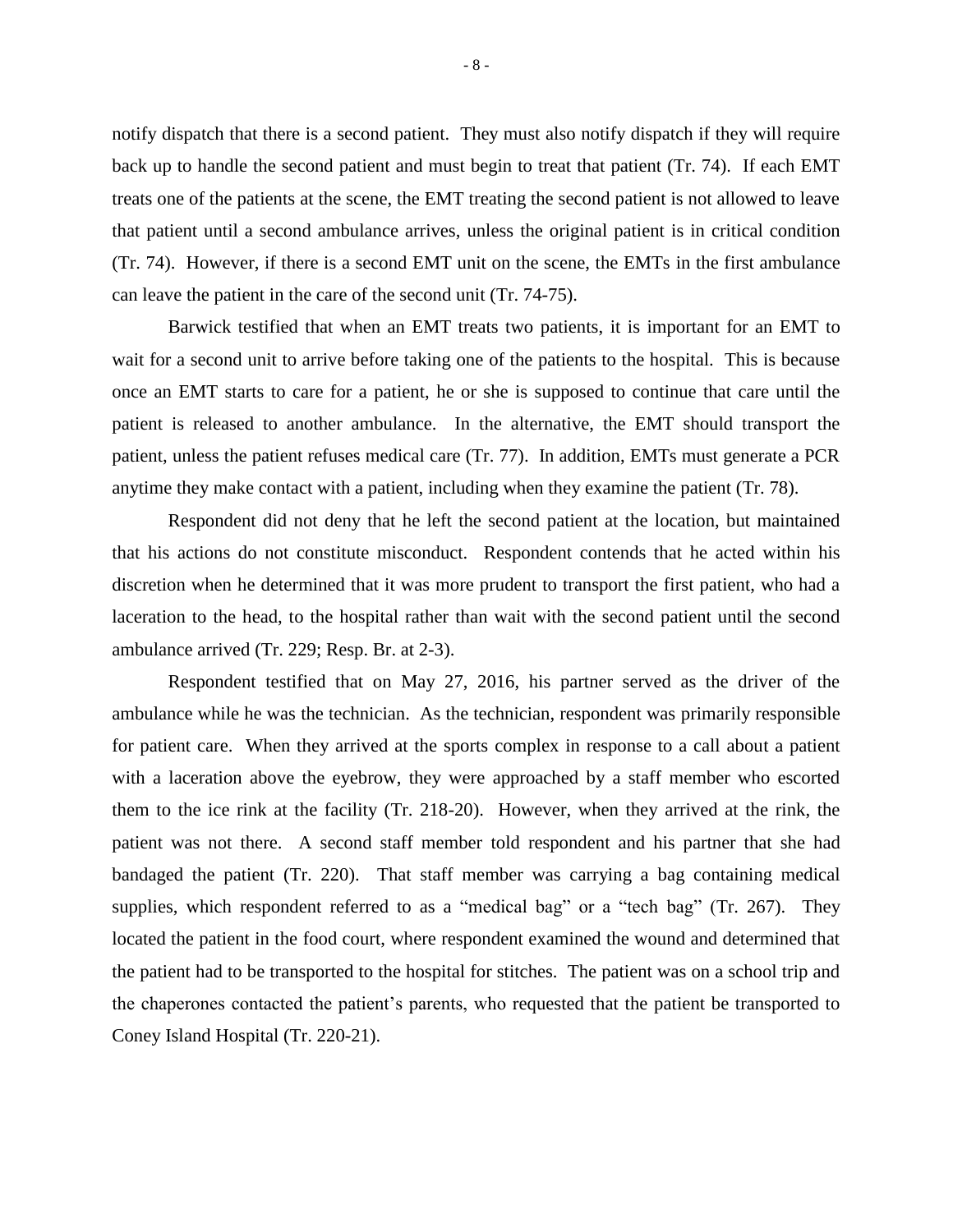As respondent and his partner escorted the patient, who was able to walk, to their ambulance, a member of the facility's staff approached them and said there might be a second patient in another skating rink. After the staff member verified that there was indeed a second person in need of medical care, respondent told his partner to call another ambulance and to stay with the first patient while he went to check on the second one (Tr. 221-23). Respondent found the second patient laying on the ice in a different skating rink. As he began to walk onto the ice, he saw the same staff member with the medical bag he had encountered earlier. The staff member was kneeling next to the patient and had a medical bag next to her. Because the patient only spoke Spanish, the staff member translated for respondent so that he could speak with the patient. The patient had an injured ankle so respondent removed the skates and examined the ankle. After finding no obvious signs of a break, he picked up the patient, carried the patient off the ice, and placed the patient on a bench. Respondent then placed ice on the patient's ankle and wrapped the ankle (Tr. 223-24). Respondent tended to the second patient for about five minutes (Tr. 224).

Respondent's partner, who had stayed with the first patient, came to where respondent was treating the second patient and told him that another ambulance would be on the scene in a few minutes. The staff member who had the medical bag said she would remain with the second patient. The patient's chaperone informed them that if the child had to be transported to the hospital, the family lived near one that was in the opposite direction from the hospital to which respondent and his partner were going to transport their first patient. Respondent and his partner told the people caring for the second patient that a second ambulance was coming to transport the patient to the hospital and left to take their first patient to their ambulance (Tr. 224-25).

Respondent acknowledged that the Department's protocols require that EMTs remain within arm's reach of their patient at all times (Tr. 228). However, he maintained that between the two patients, the one with the head laceration had the more serious injury. He explained that because that patient suffered a head injury, the extent of the injuries could not be determined until after the patient underwent testing at the hospital (Tr. 226). He and his partner decided to leave the patient with the ankle injury before the second ambulance arrived and transport the patient with the head laceration to the hospital because they felt that patient was a higher risk, the second patient was stable, and they knew another ambulance would arrive in a few minutes (Tr.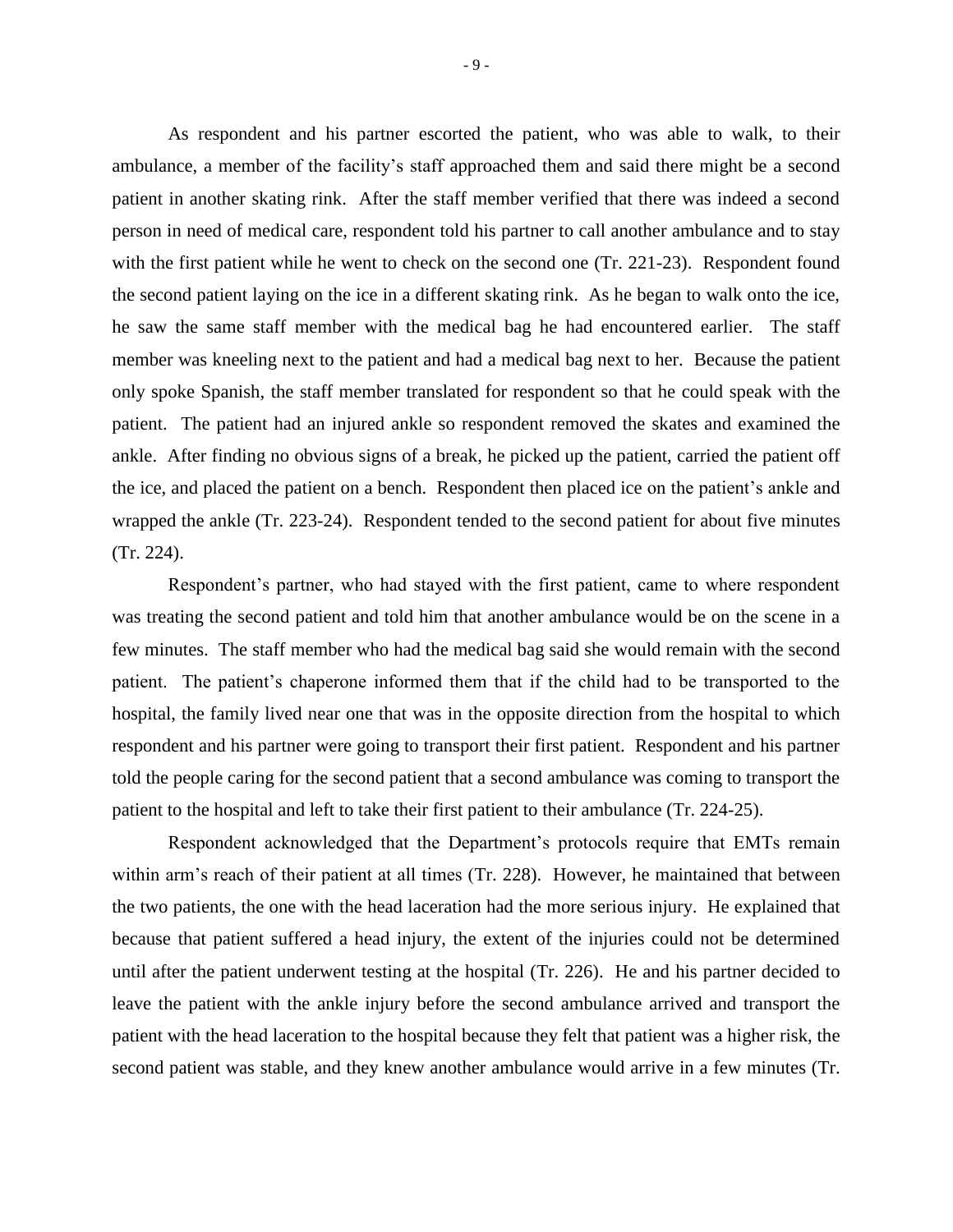227). According to respondent, as his ambulance left the complex, the second ambulance arrived (Tr. 228). Respondent maintained that the patients were to be transported to different hospitals and that it was not possible to do so because those hospitals were in opposite directions (Tr. 228).

Respondent's actions in leaving the second patient before the second ambulance arrived constitute misconduct.

First, respondent's contention that he left the second patient because the first patient's injuries were more serious and took precedence is unsupported by the evidence and undermines respondent's credibility. The PCR for the patient with the head laceration described the injury as "non-critical" (Pet. Ex. 10). Although respondent could have upgraded the call so that it was given a higher priority, he testified that did not think it was necessary to do so. Nor did he feel it necessary to rush the patient to the hospital (Tr. 268-69; Pet. Ex. 10). Moreover, respondent's contemporaneous written account of the incident, dated May 27, 2016, makes no reference whatsoever to the seriousness of the first patient's injuries as justification for leaving the second patient before the second ambulance arrived (Pet. Ex. 17). Instead, respondent wrote that the second patient was "left on scene with [the facility's] EMS awaiting secondary ambulance crew" (Pet. Ex. 17). In sum, there is no contemporaneous evidence that respondent saw an urgent need to transport the first patient to the hospital. It would appear that respondent invented this as an after-the-fact justification of his decision to leave the patient before the second ambulance arrived, rather than his actual assessment of the situation.

Furthermore, respondent's claim that the second patient was left in the care of the sports complex's EMS is unsupported by the record. Respondent acknowledged that he never determined if the person he encountered at the facility with the medical bag was certified as a medical services provider. Instead, he assumed that she had an EMT or paramedic certification because he saw the medical bag. Therefore, he testified, he felt comfortable leaving the second patient, a minor, in her care (Tr. 265, 267-69). However, it is not reasonable to presume that merely because someone has access to a medical bag he or she is a certified emergency medical care provider.

Respondent sought to minimize the amount of time the patient was left unattended, noting that petitioner's evidence indicated that respondent left the scene about 20 seconds before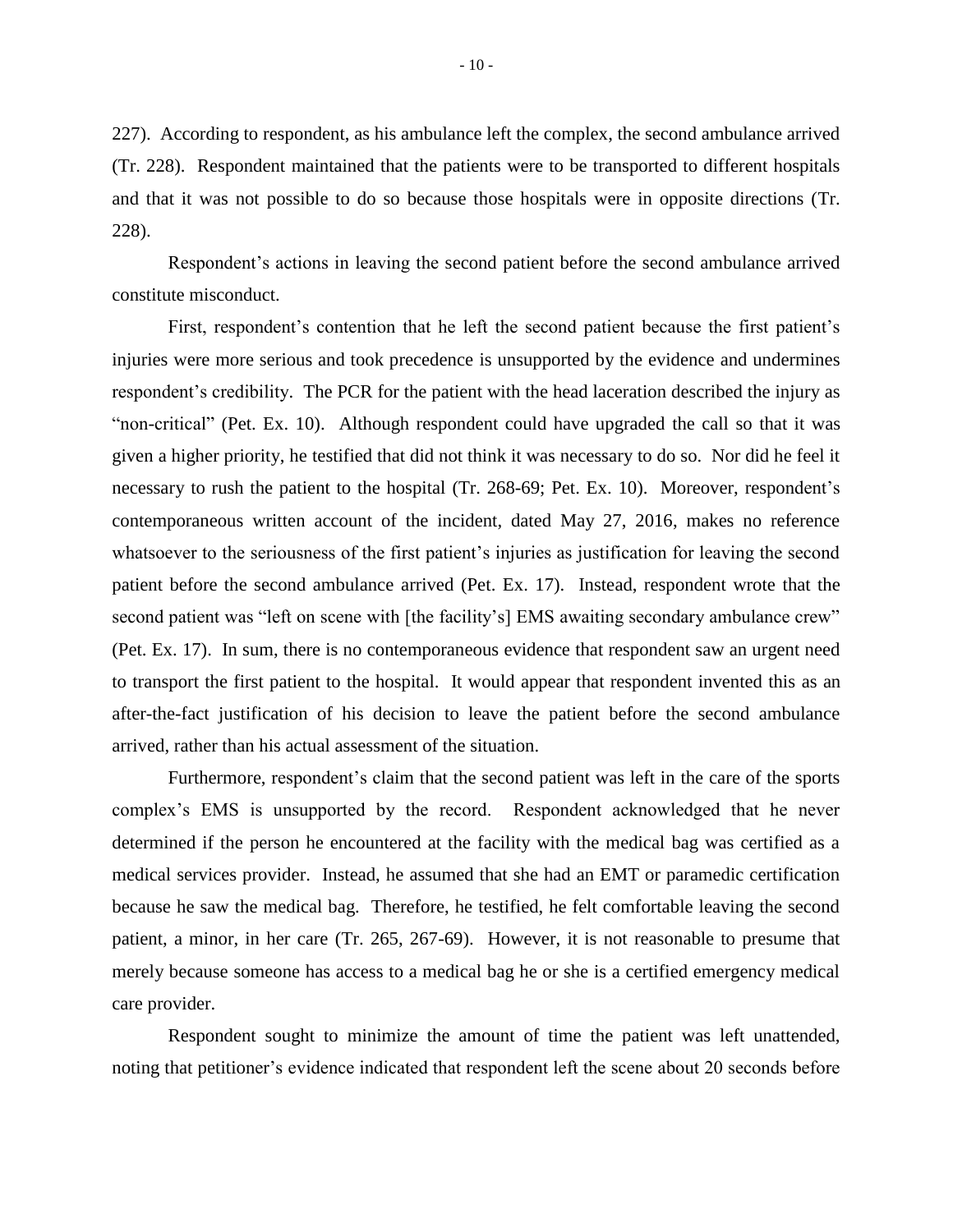the second ambulance arrived (Resp. Br. at 2; Pet. Exs. 10, 11). The PCR for the first patient and unit history for respondent's ambulance show that respondent left the location with the first patient at 12:08:42 p.m., while the unit history and the PCR and for the second patient indicate that the second ambulance was "on scene" at 12:09:02 p.m., approximately 20 seconds later (Tr. 83-85; Pet Exs. 7, 8, 10, 11). However, Barwick credibly testified that "on scene" means the time that the EMTs in the unit indicate that they are at the assigned location. He explained that the EMTs may still have to walk some distance to get to the patient after arriving at the location (Tr. 99).

It is more likely that respondent left the patient unattended by Department EMTs for more than 20 seconds. This is consistent with Huertas' testimony that she arrived at the sports complex about two minutes after crossing paths with respondent's ambulance (Tr. 202-03). Moreover, Barwick testified that whether the elapsed time is 20 seconds or two minutes, it was improper for respondent to leave the patient before the second ambulance arrived because of the risk that the patient's condition might worsen (Tr. 100).

Respondent seemed to contend that it was impossible for his unit to transport both patients because they were to be taken to different hospitals in opposite directions from each other (Tr. 275; Resp. Br. at 3). However, the issue is not whether both patients could have been transported in the same ambulance, but whether respondent should have remained with a patient he had treated until the second ambulance arrived to assume control over the care of that patient. Under the circumstances here, respondent was required to maintain continuity of patient care by doing so.

Finally, there are aspects of respondent's account of the incident that raise questions about its reliability. For example, respondent testified that he carried the second patient off the ice to a bench for treatment (Tr. 224). Yet when the second ambulance arrived, the patient was seated in a wheelchair on the ice (Tr. 197-98, 204; Pet. Exs. 11, 16). There is no explanation as to the circumstances under which the patient might have been moved. It is highly unlikely that if respondent had removed the injured patient from the ice rink and placed him on a bench, someone would then place the patient in a wheelchair and back on the ice rink. As discussed below, respondent admitted that he was under the influence of opiates during the time that he served as an EMT. Respondent could not recall whether he was under the influence of opiates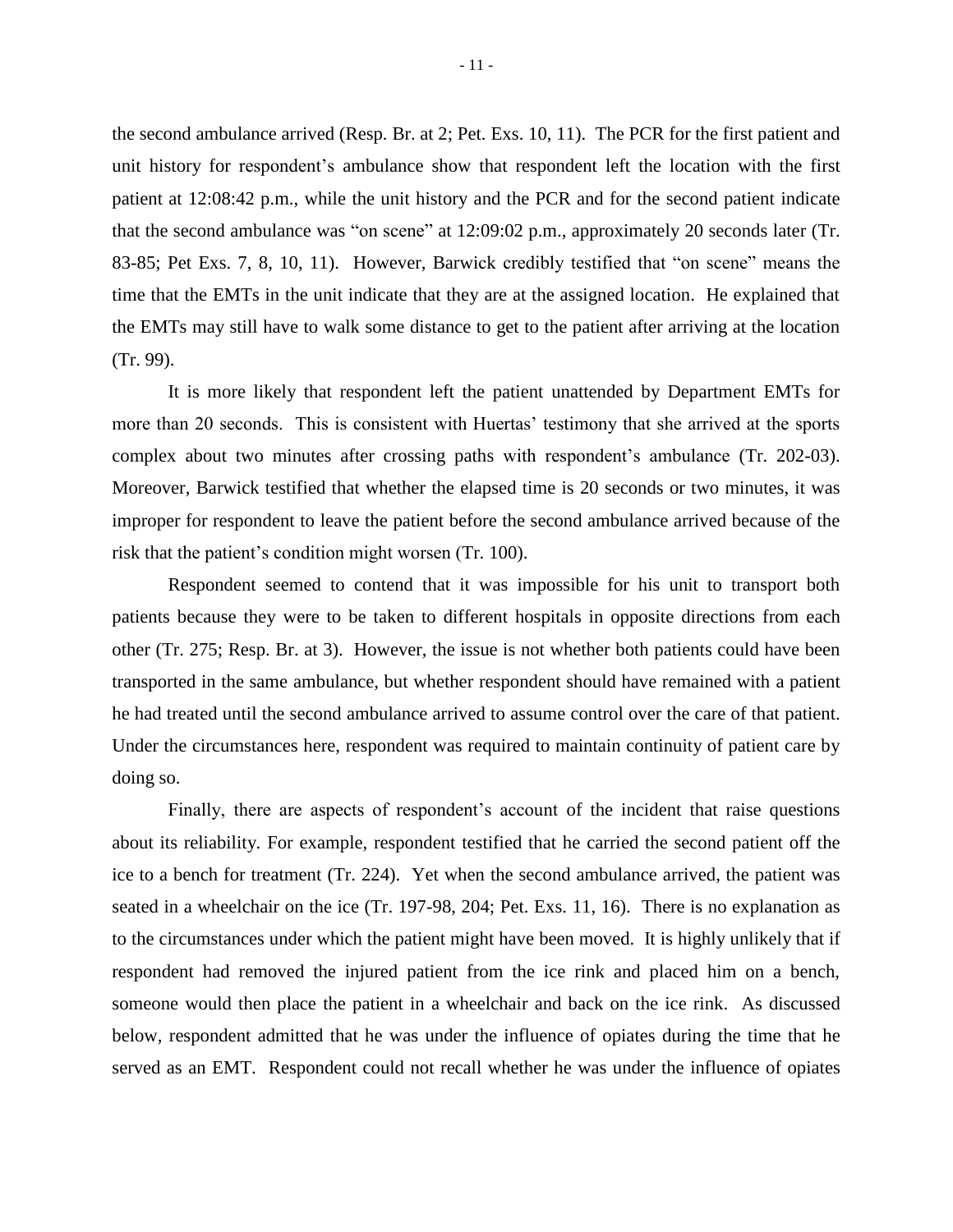when he responded to the sports complex on May 27, 2016 (Tr. 240). This makes his account of his actions on that day less reliable.

In sum, petitioner established that respondent left a minor patient to whom he had rendered medical assistance in the care of staff members at the sports complex before a second ambulance arrived to continue to care for that patient. This charge is sustained.

#### *October 17, 2016 – False Flag and PCR*

On October 17, 2016, respondent was working as the driver of the ambulance, while his partner, Braun, served as the technician (Tr. 138-39). At about 8:38 p.m. that day, Braun and respondent were assigned to respond to a high priority call regarding a patient having a seizure. Braun was alone in the ambulance when the call came in because respondent was in a restaurant picking up a takeout order of food (Tr. 140-43, 169). When respondent entered the vehicle a minute or two after the call came over the radio, Braun told him about the call. Respondent stated that he did not want to take the call because he wanted to eat his food. Braun told respondent, who she described as "intimidating," that they should take the call because it was nearby and would be a quick call (Tr. 143, 170). However, he ignored her suggestion and, instead of taking the call, respondent drove the ambulance for several blocks then stopped. He then went on the radio and stated that the ambulance had been flagged down by a male patient with an unknown injury (Tr. 145-46).

According to Braun, no such patient had stopped the ambulance to seek assistance and neither she nor respondent rendered aid to anyone when they stopped. The call ended when respondent indicated that the nonexistent patient had refused medical treatment and refused to sign any documentation (Tr. 151). Respondent asked Braun, whose credentials were logged into the electronic device on which the PCRs are created, to write a PCR for the nonexistent patient. However, when she refused, he asked for her credentials and wrote up the PCR himself (Tr. 140- 47). Braun assumed that respondent would sign his own name on the PCR, but later learned that he had signed her name without her permission (Tr. 148-49, 151, 165).

The PCR that respondent created identifies the nonexistent patient by name and date of birth, and indicates that the patient said that he fell on a crack in the sidewalk and had abrasions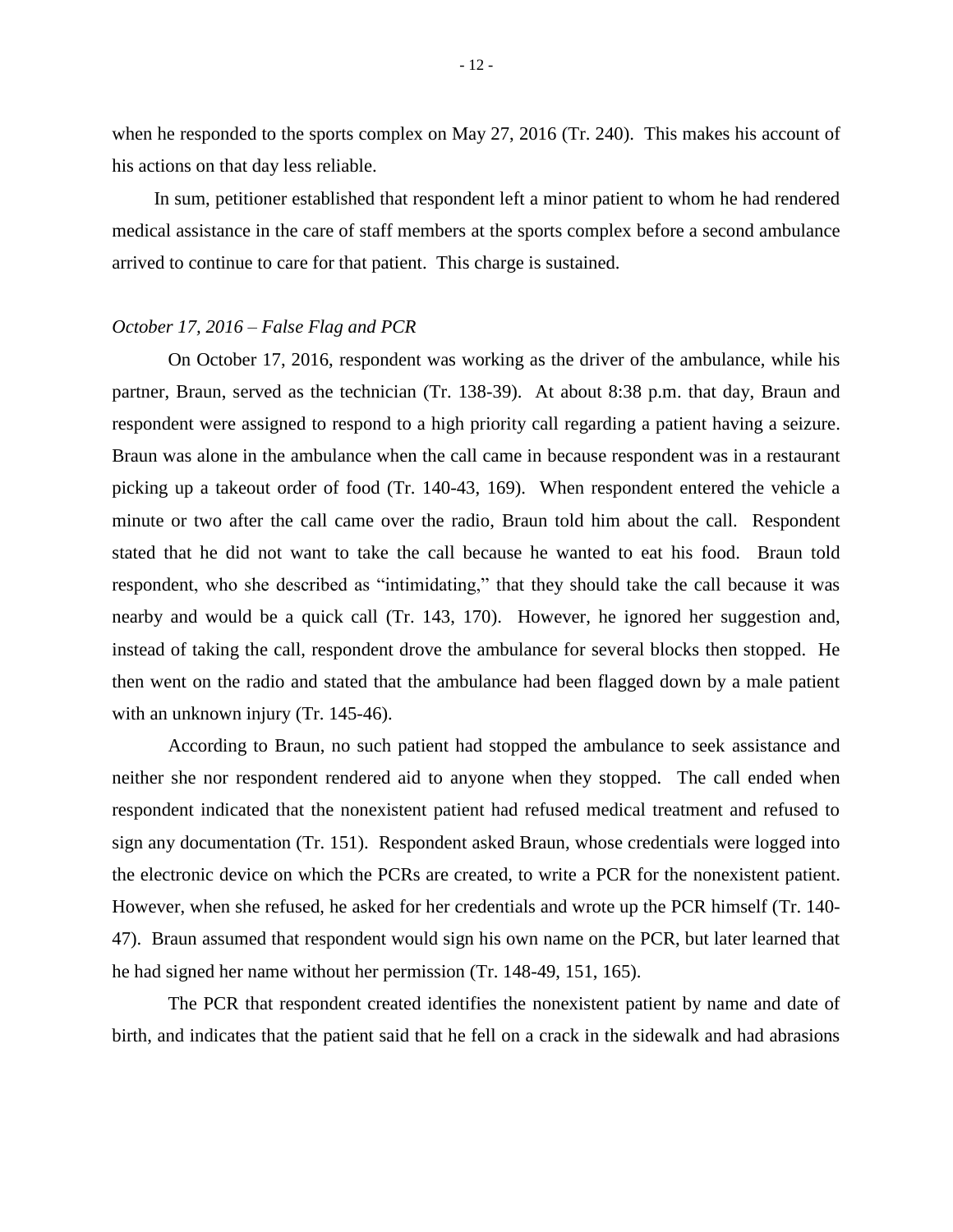to his elbows and knees. It further indicates that the patient was examined, but was uncooperative and refused care (Tr. 164-65; Pet. Ex. 15).

After respondent filled out the PCR, he drove the ambulance to the station. During the drive to the station, the ambulance emitted an "on scene" status, which signaled to dispatch that respondent and Braun were on the scene of an incident with a patient. This meant that they could not be assigned to another job (Tr. 148-50). When they arrived back at the station, respondent used the radio to indicate that they were available to receive calls then changed their status to indicate that they were taking a break to use the facilities (Tr. 150-51, 152). Respondent then ate his food (Tr. 152).

Respondent did not dispute petitioner's evidence regarding the allegation that on October 17, 2016, he falsely claimed that his ambulance had been flagged down to avoid having to respond to a call and created a false PCR for the non-existent patient. He maintained that he did not remember the incident because he "wasn't in the right state of mind mentally and physically" due to a "bad addiction to opiates," which he had been using for some time before the incident (Tr. 233). He acknowledged that he could have signaled a false flag and that there was no basis for him to say that Braun lied when she testified about the incident (Tr. 233, 270).

Respondent testified that when he was about 16 or 17, he started using oxycodone after being introduced to the drug by friends (Tr. 234). At that time, he was working as a pharmacy technician and stole the drug from his employer (Tr. 234, 248). Respondent maintained that he only stole from the pharmacy once or twice, taking about four pills (Tr. 249-50). When he was about 17, respondent left his job at the pharmacy to take a job in the construction industry (Tr. 248-50). Respondent started using about half a pill on weekends, but his use increased when he found himself with more free time after his construction job ended and before he started working for the Department (Tr. 249).

Respondent continued to use opiates, which he obtained from drug dealers, until he was 19. By that time, he was using 10 to 15 pills per day and his drug habit cost about \$1,400 per week. Respondent testified that he stole money, including from his parents, to support his habit. Although he had hidden his addiction from his parents, he told them about it when he could no longer afford to obtain drugs. Respondent entered a 30-day treatment facility located in upstate New York that his parents found for him, but stayed there for only six hours (Tr. 235-36, 252).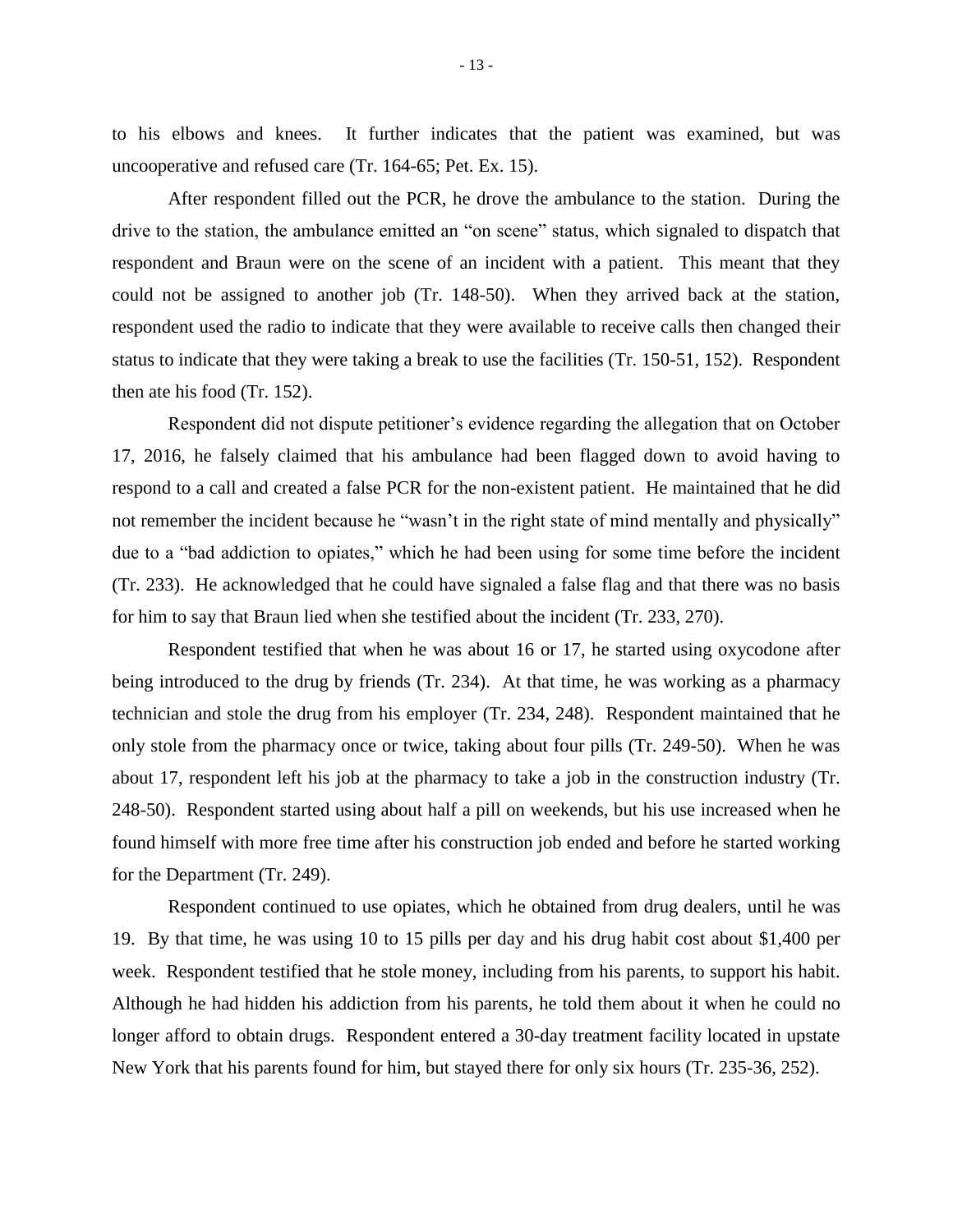When respondent was between 18 and 19 years old, he took a certification course to become an EMT (Tr. 215-16, 253). He used oxycodone while taking the course (Tr. 253). After respondent was certified as an EMT, he applied for a job with the Department. At that time, he was taking three or four oxycodone pills per day. Although he underwent a physical examination and was asked to complete paperwork regarding his drug use as part of the application process, respondent did not disclose to the Department's medical staff that he was addicted to opiates (Tr. 255-56).

Respondent stopped using oxycodone when the Department offered him a place in its training academy. He knew that he would have to undergo drug screening so he stopped using oxycodone for a week or two before the test because he knew that if he "failed the urine test [he] would not have a job" (Tr. 236-37, 256).

After respondent was admitted to the academy, he resumed using oxycodone, taking four or five pills per day. Respondent was in the academy from July through September or October 2013, when he graduated (Tr. 236-37, 258).

Respondent was assigned to Station 43 in Coney Island after his graduation (Tr. 258). Two or three weeks after respondent started working in the field, he told his parents that he was still using oxycodone. At their urging, he contacted the Department's counseling unit. Respondent was placed on sick leave and was admitted to a 28-day in-patient treatment program. However, he checked himself out two weeks into the program and started using drugs again. Realizing that he could not manage his drug use on his own, respondent, with assistance from the Department, returned to the same treatment program a few weeks after he had checked himself out (Tr. 237-38).

This time, respondent remained at the program for 12 of the 28 days. He testified that he believed he could manage his addiction with the use of an opiate blocker that is administered in monthly injections (Tr. 238). He started seeing a physician who administered the opiate blocker and remained clean for two years (Tr. 239).

Respondent testified that perhaps if he had completed the treatment program, he would have acquired more tools for managing his addiction. He acknowledged that he should have been attending support group meetings and have had people on whom he could call when he was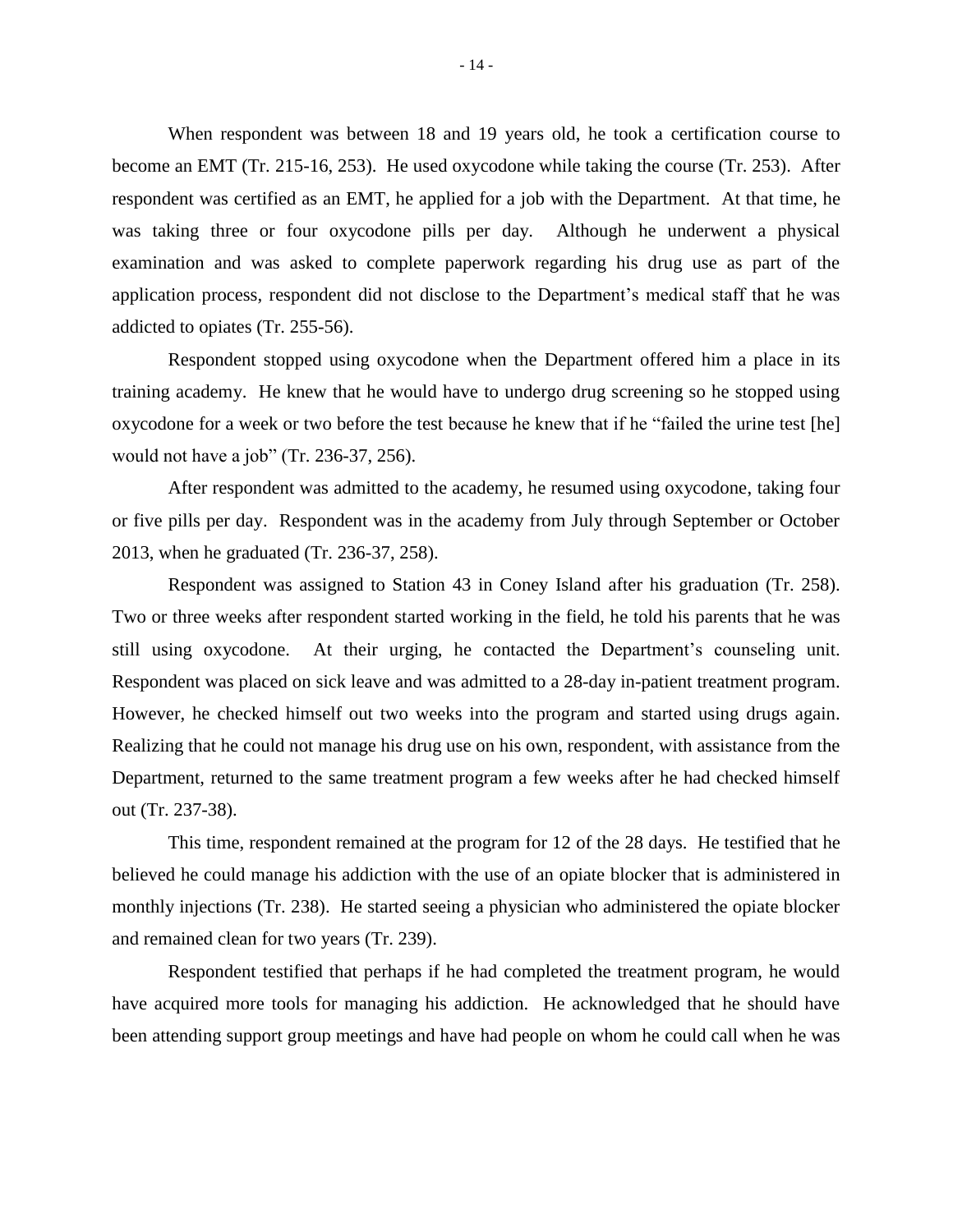tempted to use drugs. Because he lacked such support, he started using drugs again about two years after he left the treatment program (Tr. 239-40).

Respondent testified that he was using oxycodone about five or six times per day in October 2016 and that he did not remember whether he had created a false flagdown and PCR (Tr. 240, 270). He argued that his actions were a result of his addiction to oxycodone, his addiction is a disability, and "the charges should be dismissed because it would be discriminatory to terminate [respondent] because of his opioid addition" (Rep. Br. at 3-4).

Respondent relies on principles articulated in *McEniry v. Landry*, 84 N.Y.2d 554, 560 (1994), where the Court of Appeals held that where an employee established that his excessive absences were caused by his addiction to alcohol, that he had completed a program of rehabilitation, and that he had successfully returned to work without relapse, he should not be terminated for pre-rehabilitation alcohol-related absenteeism. Notably, the Court cautioned that its holding was not "intended to create a safe haven for individuals who resort to recovery programs as a pretext for avoiding otherwise legitimate disciplinary action, nor do we imply that in every case where an alcoholic is purportedly rehabilitated all disciplinary action is prohibited. The review is individualized." *Id.* at 560-61. When that individualized review reveals no "direct, causal connection" between an employee's disability and a "deliberate and calculated act" of misconduct, *McEniry* offers no defense to imposition of appropriate discipline, including termination of employment. *Murolo v. Safir*, 246 A.D.2d 653, 655 (2d Dep't 1998), *aff'g, Fire Dep't v. Murolo*, OATH Index No. 560/95 (Feb. 24, 1995).

Under *McEniry*, an employee bears the burden of establishing that he "suffers from a disability and the disability caused the behavior" for which he is being disciplined. *McEniry*, 84 N.Y.2d at 558. Although respondent testified as to his frequent drug use and multiple failed attempts at rehabilitation, he offered no supporting evidence to establish that he is addicted to opiates.

Noting that drug use is not the same as addiction under federal or state law, this tribunal has determined that "to be considered disabled, respondent must demonstrate that his past drug use was beyond his control" or involuntary. *Fire Dep't v. Rivera*, OATH Index No. 3416/09 at 5 (July 30, 2010), *superseding* (July 28, 2010), *adopted*, Comm'r Dec. (Sept. 24, 2010); *Fire Dep't v. Kelly*, OATH Index No. 804/06 at 10-12 (June 9, 2006), *modified on penalty*, Comm'r Dec.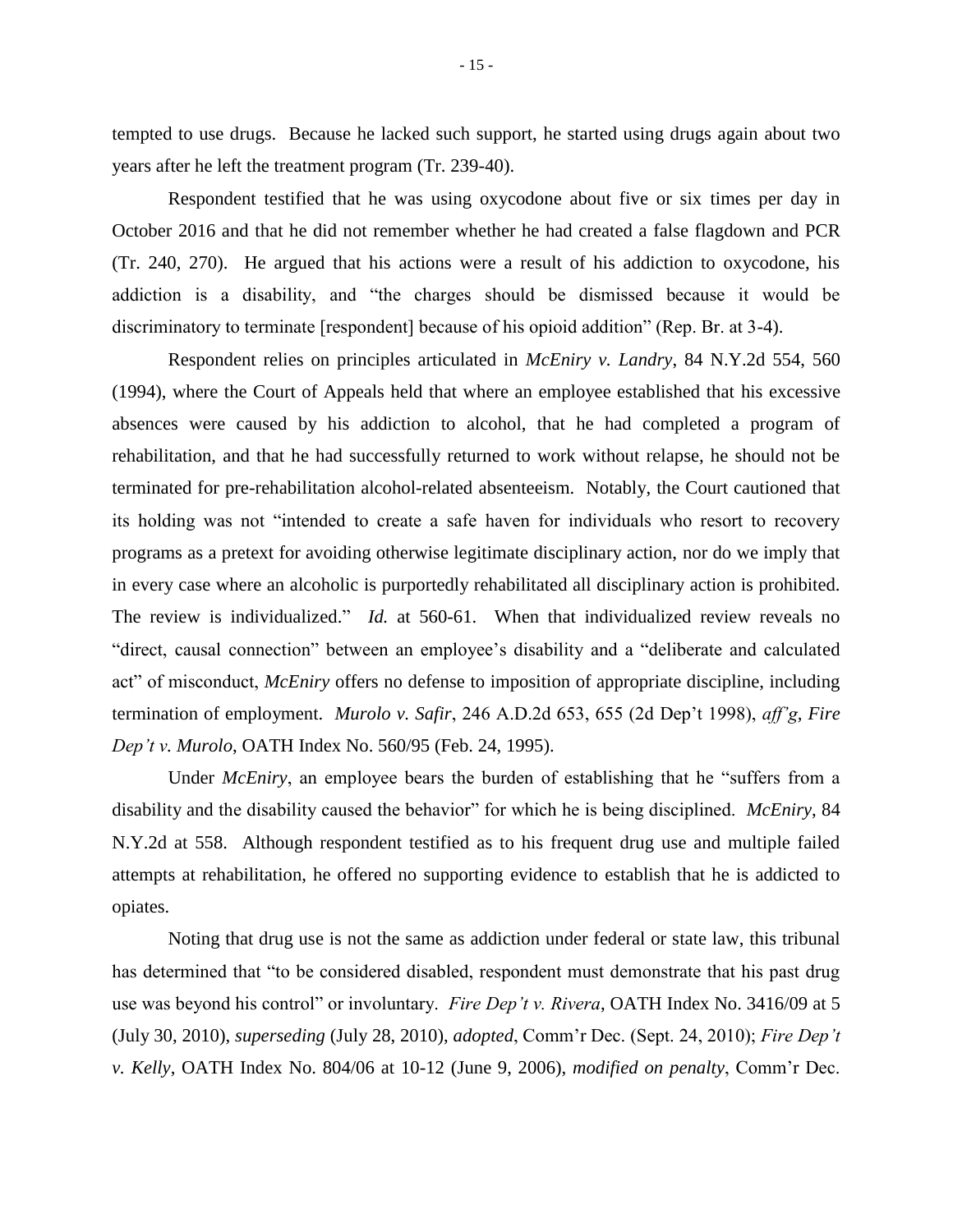(Jan. 2, 2007), *aff'd sub. nom Kelly v. Scoppetta*, 56 A.D.3d 475 (2d Dep't 2008); *Fire Dep't v. Kirk*, OATH Index No. 441/06 at 7-8 (Apr. 26, 2006), *aff'd sub. nom Kirk v. City of New York*, 47 A.D.3d 406 (1st Dep't 2008).

In *Rivera*, Administrative Law Judge Julio Rodriguez found that an EMT who tested positive for cocaine while on duty failed to establish that he was addicted to cocaine. That EMT testified that he had used the drug on and off for over 20 years, during 14 of which he worked as an EMT; he did so four to five times per week, although never while at work; he used it when he had money to do so; and he would stop using drugs for periods of up to 10 months before relapsing. *Rivera*, OATH 3416/09 at 2. In addition, the EMT submitted two summary information sheets reflecting his admissions to a substance abuse treatment program before he tested positive. Administrative Law Judge Rodriguez found that the evidence established that the EMT's use of cocaine was voluntary, as he "had the capacity to choose when and where to use cocaine" and "to limit his drug use to his budget." *Id.* at 7.

Here, like *Rivera*, the evidence that respondent was addicted to opiates is sparse. Other than respondent's self-serving testimony regarding the extent and nature of his drug use, he offered no evidence to establish that he is addicted to oxycodone. It is curious that respondent testified that he attended multiple in-patient treatment programs, yet, unlike the respondent in *Rivera*, he produced no documentary proof of a diagnosis of addiction or treatment. In addition, respondent was able to stop and start his use of oxycodone in order to evade detection, such as when he wanted to get into the academy. Respondent asks this tribunal to accept his testimony, unsupported by any other evidence, that he is addicted to opiates; however, respondent is simply not credible.

Moreover, even if respondent proved that he is addicted to opiates and therefore suffers from a disability, he failed to establish that there is a causal link between his misconduct and his disability, as required under the *McEniry* standard.

*Murolo* provides guidance in this regard. In that case, a firefighter admitted that he transmitted a false alarm to his engine company and, while everyone was responding to the alarm, he entered the firehouse, used a bolt cutter to cut locks at the house, and stole money and other items. *Murolo*, OATH 560/95 at 2. The firefighter, who went to counseling after he was arrested for his actions, attributed his conduct to his alcoholism and intoxication at the time of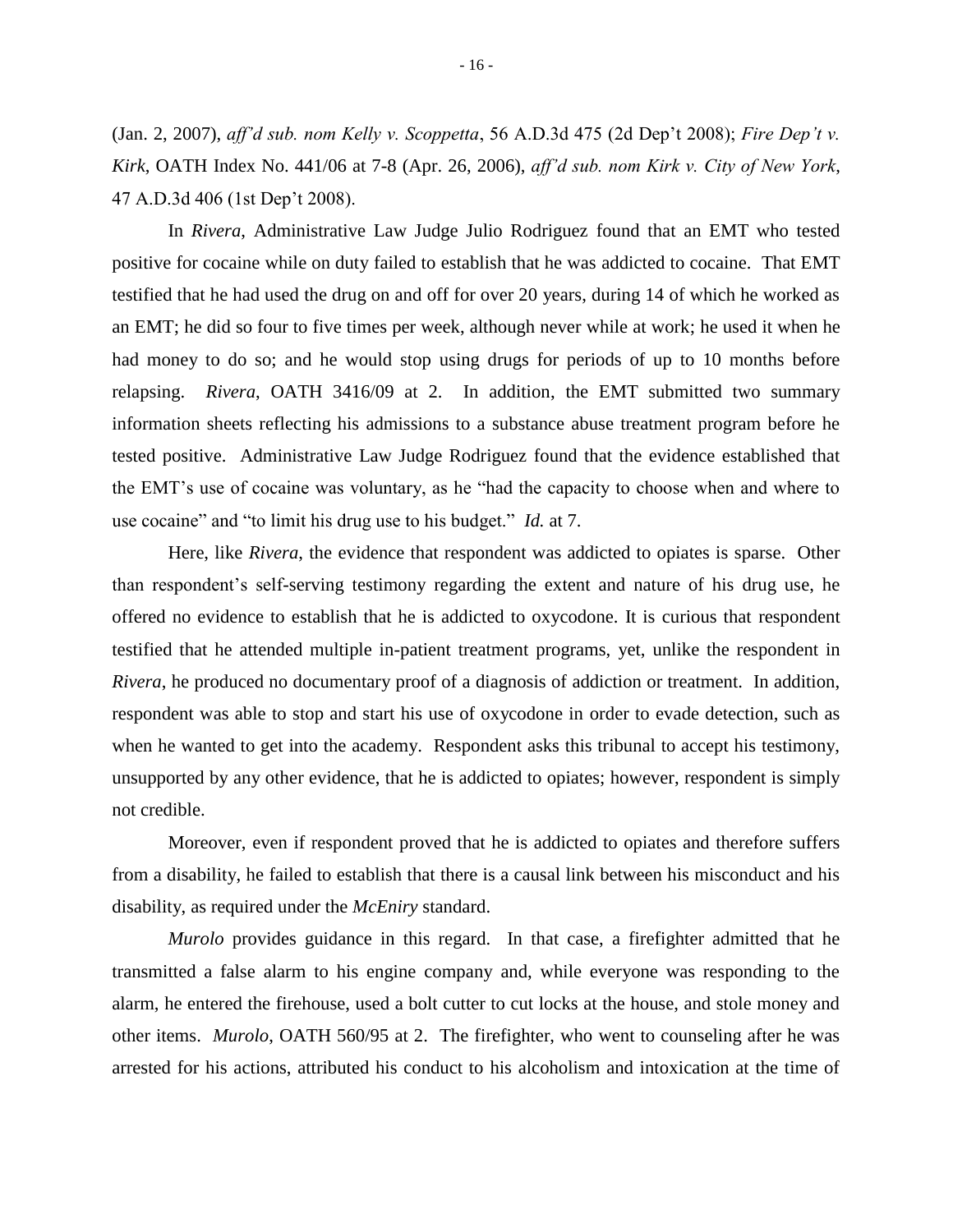the incident. *Id.* at 3. Noting that the *McEniry* decision "cannot reasonably be held to mean that [a disability] provides an absolute defense for misconduct involving fraud, deceit, or the commission of illegal acts," Administrative Law Judge Faye Lewis concluded that the firefighter could be penalized for his conduct. *Id.* at 8. The Appellate Division, Second Department "confirmed" the Department's termination of the firefighter's employment, finding that "the protection afforded to disabled employees . . . was not intended to prohibit [employers] from imposing appropriate disciplinary measures, including the penalty of dismissal, against a firefighter who has committed serious and intentional acts of misconduct." *Murolo*, 246 A.D.2d at 655; *see also Dep't of Correction v. Rolando,* OATH Index No. 2417/17 at 12 (Jan. 12, 2018), *adopted*, Comm'r Dec. (Feb. 27, 2018), *aff'd*, NYC Civ. Serv. Comm'n Case No. 2018-0221 (July 5, 2018) (respondent's "deliberate and deceitful misconduct," which included drinking alcohol while on duty and making false entries into the agency's logbook, held not to fall within the ambit of *McEniry*).

In the instant case, respondent falsely claimed that his ambulance had been flagged down by a patient in order to avoid having to respond to a call about a patient having a seizure. He did so because he wanted to eat a meal that he had purchased just before the call came in. In furtherance of his lie, respondent created a detailed, false patient care report and forged his partner's signature. Respondent offered no evidence to establish a causal link between his drug use and these intentional acts of misconduct, other than generalized testimony that he used drugs while he was an EMT. The evidence establishes that it was respondent's desire to eat a meal rather than respond to a high priority call about a patient having a seizure that caused him to engage in such elaborate deception. There is no contention that respondent was under the influence of opiates when he did so. Nor was his state of mind so addled by opiates that he was incapable of making the calculated, self-interested decision to ignore a patient call so he could eat his meal and fabricate evidence to cover it up.

Accordingly, petitioner's undisputed evidence establishes that respondent engaged in the charged misconduct.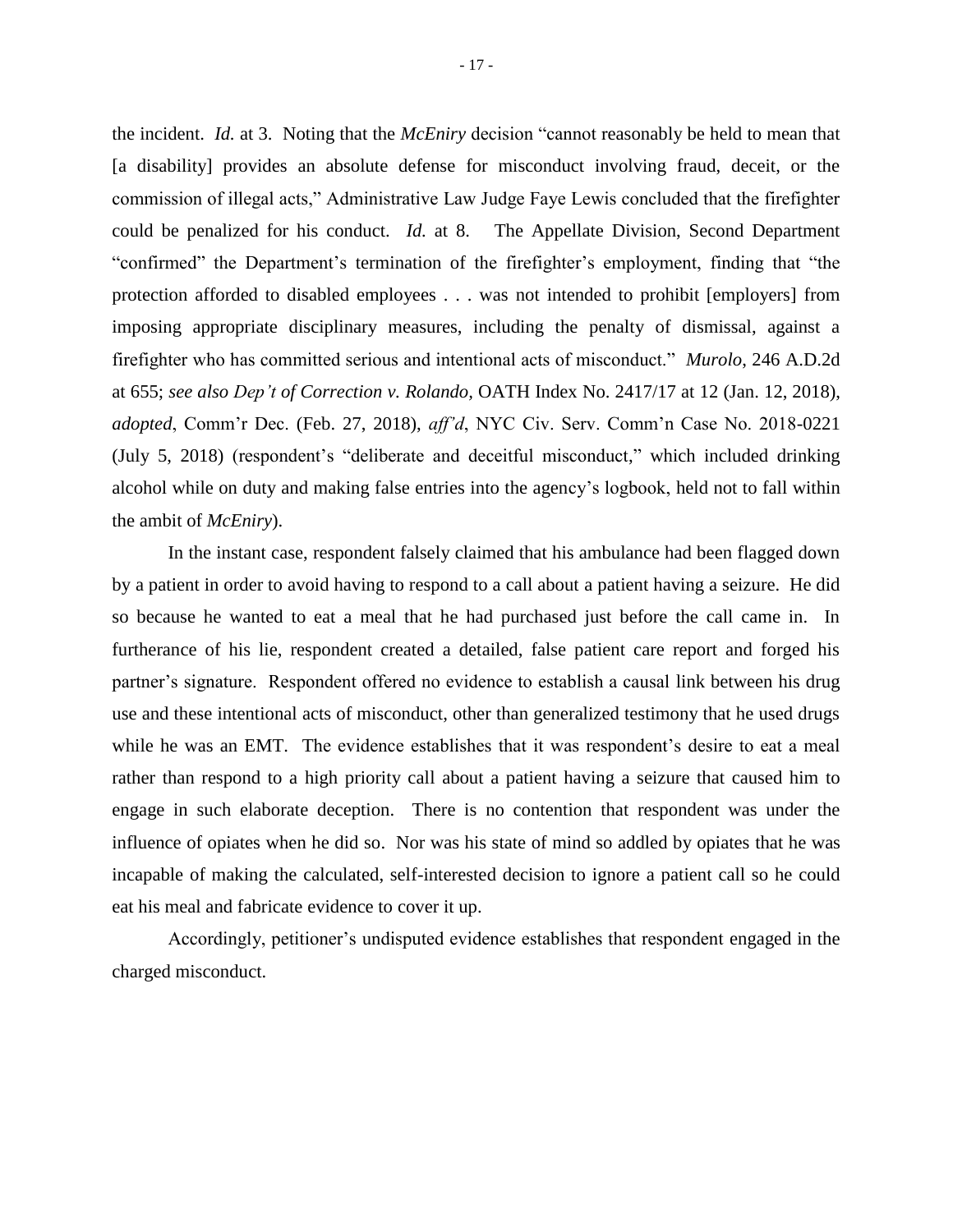#### *August 21, 2017 – Failure to Take Drug Test*

Dr. Ortiz was Deputy Chief Medical Officer in the Department's Bureau of Health Services ("BHS") during the relevant period. She testified that BHS is responsible for the health and safety of the Department's employees and conducts annual physical exams to ensure that they are fit for duty (Tr. 121-22).

On August 21, 2017, Dr. Ortiz met with respondent, who had to be evaluated for his fitness to return to duty. Dr. Ortiz informed respondent that he had to undergo drug screening that day as part of the evaluation and directed him to report to the location where the screening was to be conducted (Tr. 123-25).

Rothmund, an investigator in the Department's Bureau of Investigations and Trials ("BITS"), testified that he was assigned to conduct a urine test on respondent on August 21, 2017 (Tr. 186). He prepared the equipment and paperwork necessary to conduct the test and went to get respondent, who he had been told was already present at BITS. However, he could not locate respondent in the BITS offices. Respondent subsequently telephoned the BITS office, and the call was transferred to Rothmund (Tr. 107-08). During their telephone call, which was recorded, respondent stated that he left BITS before undergoing the test because he had a family emergency. Rothmund directed respondent to report to BITS the next day and to bring documentation of his family emergency (Tr. 187-89; Pet. Ex. 5). However, respondent did not report to BITS the following day and did not submit documentation to establish his claimed family emergency (Tr. 189, 192).

Respondent testified that in August 2017, when he was directed to go to BITS for a urinalysis, he was using oxycodone several times per day. Realizing that if he underwent the drug screening the result would be positive, which would jeopardize his job, respondent called a friend at the Department, who told him to leave and contact the Department's counseling unit. Respondent left before getting tested and went into a drug treatment program the following day, on August 22, 2017. However, he did not complete the treatment program (Tr. 240-41, 270-71).

Respondent made a deliberate attempt to avoid the test, which he knew would be positive for opiates and expose him to discipline. In sum, petitioner established that on August 21, 2017, respondent failed to cooperate with a drug test when ordered to do so, left the testing site without authorization, and failed to submit documentation regarding his departure when ordered to do so.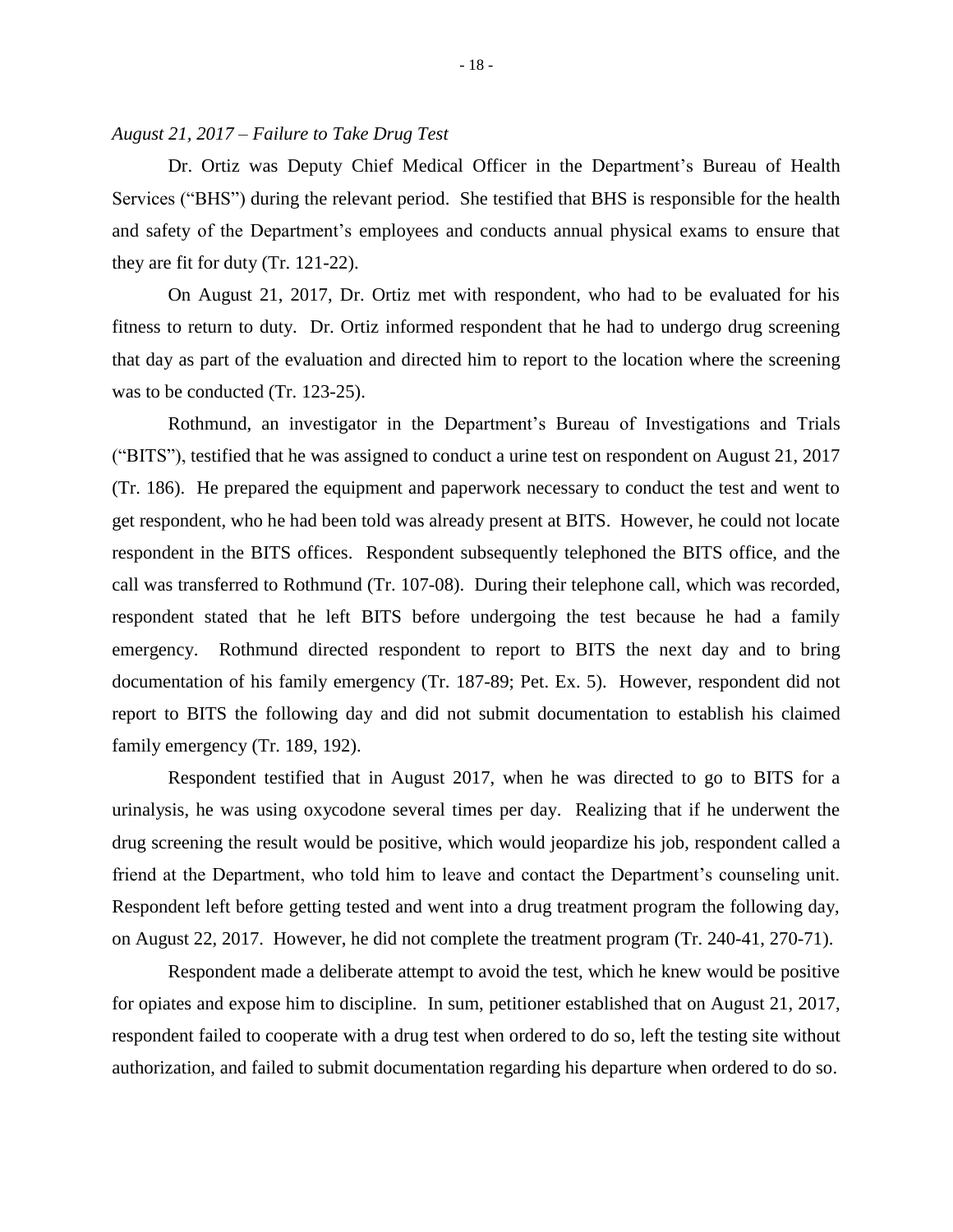#### *October 17, 2017 – Positive Drug Test*

It is undisputed that respondent underwent a urine drug screen on October 17, 2017, which was positive for oxycodone at a level of 58,730 nanograms per milliliter and oxymorphone at a level of 63,006 nanograms per milliliter, well above the federally mandated cutoff of 100 nanograms per milliliter for each substance (Tr. 128, 132-33; Pet. Ex. 12; Resp. Br. at 3). Dr. Ortiz determined that respondent did not have a prescription for the medications by checking a New York State prescribers' database that physicians can access to determine whether a patient has a prescription for a controlled substance and whether that prescription was filled within a certain period (Tr. 128-29).

Respondent testified that after he left the treatment program that he had entered in August 2017, he continued to use drugs (Tr. 241). From September to October 2017, he was assigned to the Department's counseling unit, which required that he attend counseling sessions and group meetings with other Department employees who were experiencing issues with addiction (Tr. 242). Respondent testified that while in the counseling unit, he was "buying himself more time," because he continued to use drugs, but was not working in the field and was not being tested (Tr. 242). In October 2017, suspecting that respondent was still using drugs, the counseling unit staff took him to an outside testing facility for a drug screening test (Tr. 242-43). On October 16, 2017, when the results came back positive for the presence of drugs, counselors told respondent he could not remain in the unit and would have to go to an in-patient treatment program or be referred to headquarters to return to work (Tr. 242-44).

Respondent opted to return to work and on October 17, 2017, Dr. Ortiz referred him for drug screening as part of the evaluation for fitness to return to duty (Tr. 244). Respondent told Dr. Ortiz that he was abusing drugs and had unsuccessfully sought treatment several times, that he did not want to lose his job, and that he wanted to get better (Tr., 244). According to respondent, Dr. Ortiz contacted the head of the counseling unit to arrange for him to be admitted into another treatment program. Because respondent had been ordered to go to BITS to take the drug screening test that same day, respondent underwent the test, which was positive (Tr. 244- 45).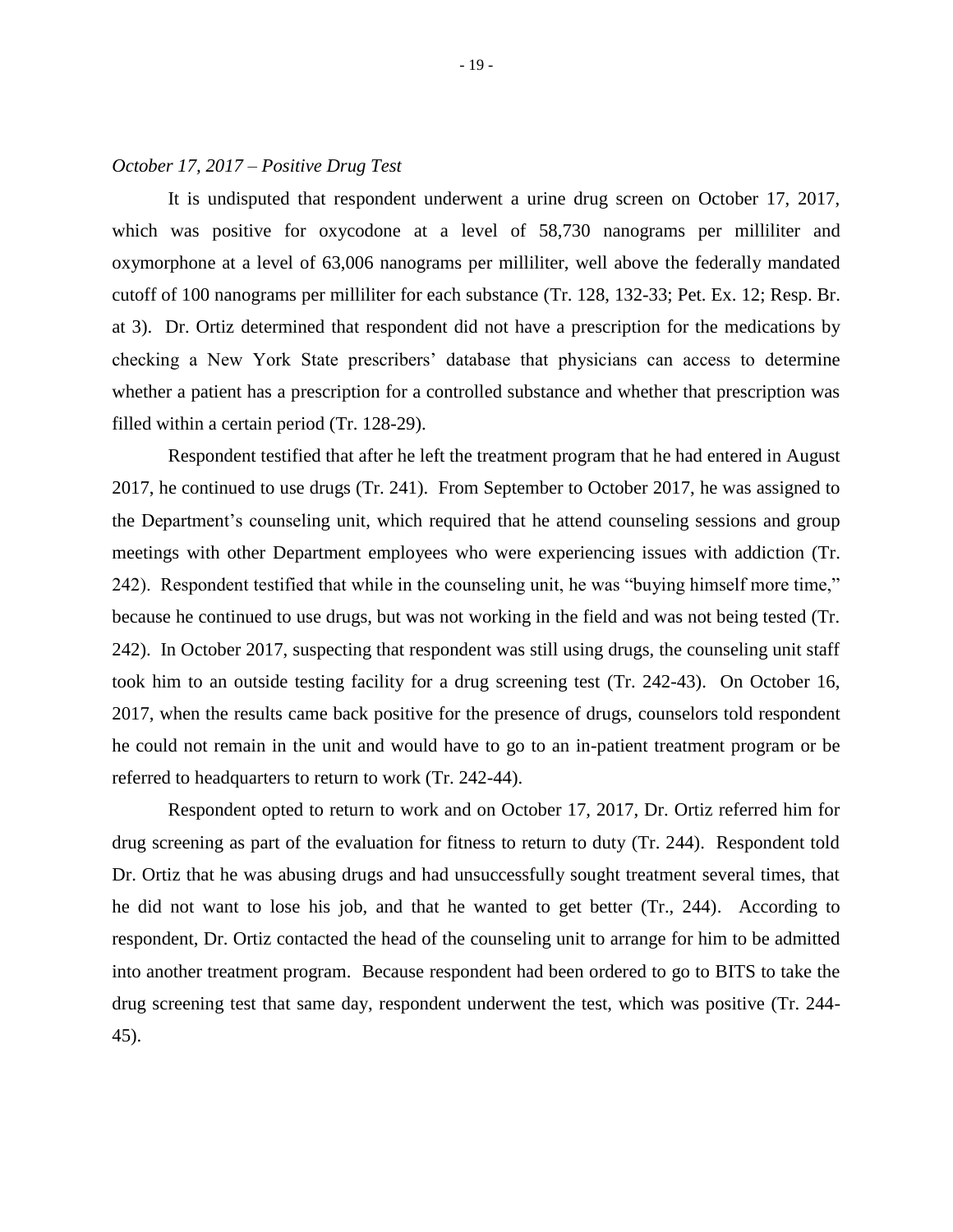Respondent entered the drug treatment program on October 18, 2017, and stayed there for 28 days. He maintains that since leaving the program, he has not used oxycodone or any other opiate. Respondent testified that he attends support group meetings three times per week, tries to go to a weekly meeting at the counseling unit, and has received a monthly dose of an opiate blocker since November 2017 (Tr. 246-47).

The undisputed evidence establishes that a workplace drug screening test administered to respondent on October 17, 2017, was positive for oxycodone and oxymorphone at levels that exceeded the federally mandated cutoff levels.

#### **FINDINGS AND CONCLUSIONS**

- 1. Petitioner established by a preponderance of the evidence that on May 27, 2016, respondent left a minor patient in the care of non-Department personnel before a second ambulance summoned to the scene arrived, as charged in Case # 116/17D.
- 2. Petitioner established by a preponderance of the evidence that on October 17, 2016, respondent falsely reported that his ambulance had been flagged down by a patient, created a patient care report for the non-existent patient, and forged his partner's signature on the patient care report, as charged in Case # 81/18D.
- 3. Petitioner established by a preponderance of the evidence that on August 21, 2017, after he was ordered to report for substance use testing, respondent left the testing location without authorization before undergoing the test and failed to submit documentation regarding his departure from the testing location when ordered to do so, as charged in Case # 116/17D.
- 4. Petitioner established by a preponderance of the evidence that a workplace drug screening test administered to respondent on October 17, 2017, was positive for the presence of oxycodone in the amount of 58,730 nanograms per milliliter and oxymorphone in the amount of 63,006 nanograms per milliliter, as charged in Case # 191/17D.

#### **RECOMMENDATION**

Having made these findings, I requested and reviewed respondent's personnel record. Respondent was appointed as an EMT in June 2013 and has no formal discipline. His performance evaluations for 2014 and 2016, the only years that were provided by the Department, reflect an overall rating of "good" for 2014 and "conditional" for 2016. In the 2014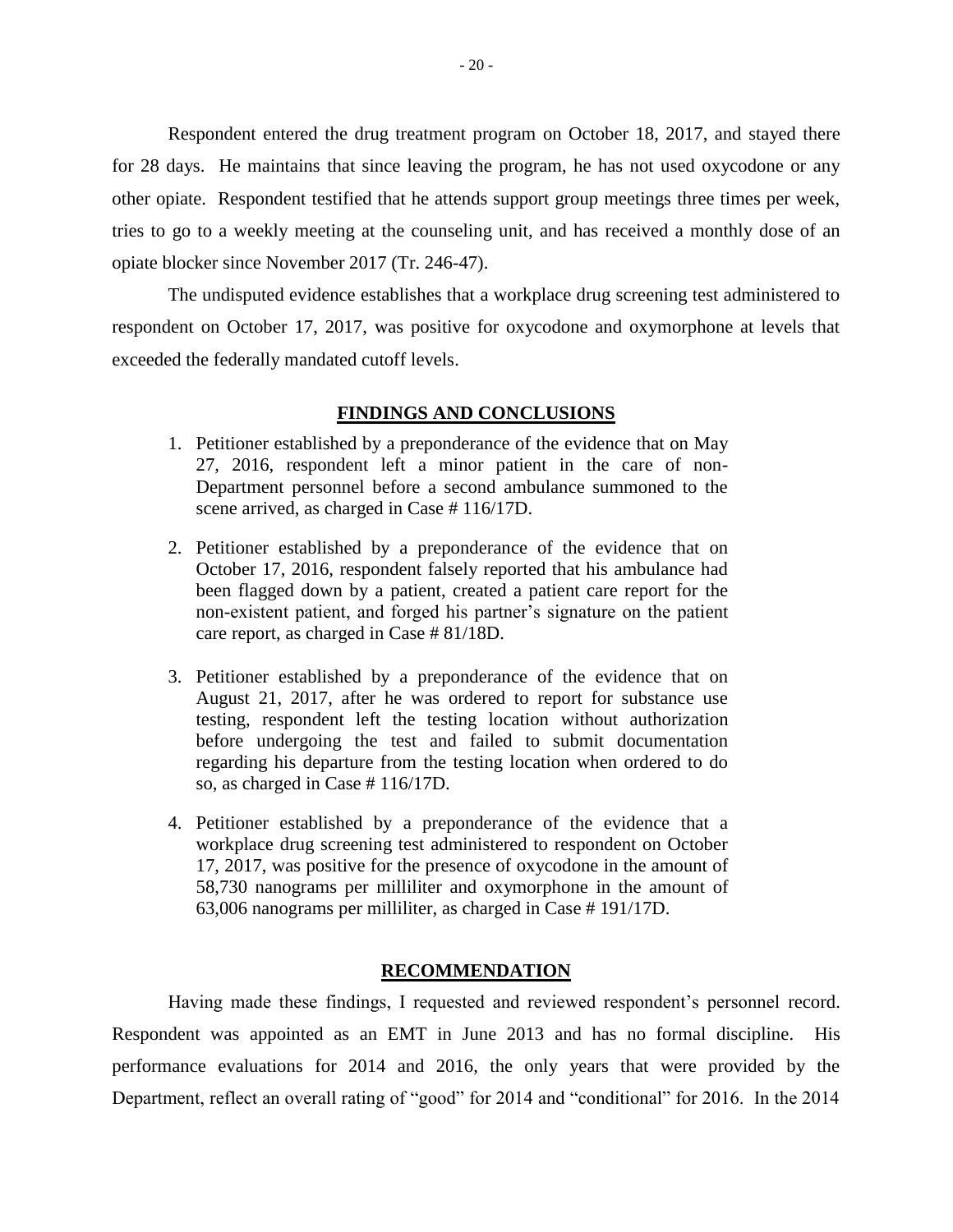evaluation, the justification for the overall rating was that although respondent had a strong grasp of prehospital care, he had been placed on a driving restriction because of poor operation of Department vehicles and needed to improve his attendance. The justification given for the overall rating of "conditional" for the 2016 evaluation was respondent's poor attendance, poor performance in several tasks, and poor adherence to time-keeping procedures. The Department seeks termination of respondent's employment.

In contrast, respondent requests that charges be dismissed or that a penalty short of termination be imposed because his misconduct was a result of his drug addiction (Tr. 278-79; Resp. Br. at 2-3). Respondent testified that for two out of the five years that he worked out in the field as an EMT, he was abusing oxycodone (Tr. 260). He maintains that he "never intentionally set out to hurt anybody or not perform the duties that [he] was supposed to be performing" and that he "had a sickness" (Tr. 247). Respondent contends that his "history of addiction renders him disabled under city, state, and federal law" and that discrimination based on one's disability is unlawful (Resp. Br. at 3-4). According to respondent, because he has successfully completed rehabilitation, is taking opiate blockers, and regularly attends support group meetings, it would be discriminatory to terminate him from employment for conduct he engaged in because of his addiction (Resp. Br. at 4). However, for reasons discussed above, respondent is mistaken.

A penalty of termination is appropriate. Respondent engaged in serious misconduct when he falsely claimed that his ambulance had been flagged down to avoid having to respond to a call about a patient having a seizure. He also created a fraudulent PCR that identifies the patient by name, date of birth, and weight; indicates that the patient was examined at the scene; and includes a narrative section with details about a physical examination that never occurred (Tr. 165, Pet Ex. 15). That respondent went to such great lengths as to falsify Department records to avoid performing his duties and to conceal his misconduct is intolerable. EMTs are on the frontlines of providing emergency medical care and the Department must be able to trust that they accurately record their treatment of patients while in the field. Recognizing that medical care providers' failure to honestly and diligently perform their duties can have dire consequences for the patients who are entrusted to their care, this tribunal has recommended termination for such misconduct. *See Fire Dep't v. Taylor,* OATH Index Nos. 621/05, 622/05 at 17 (Jan. 21, 2005), *modified on penalty*, Comm'r Decisions (Mar. 22, 2005), *aff'd*, NYC Civ. Serv. Comm'n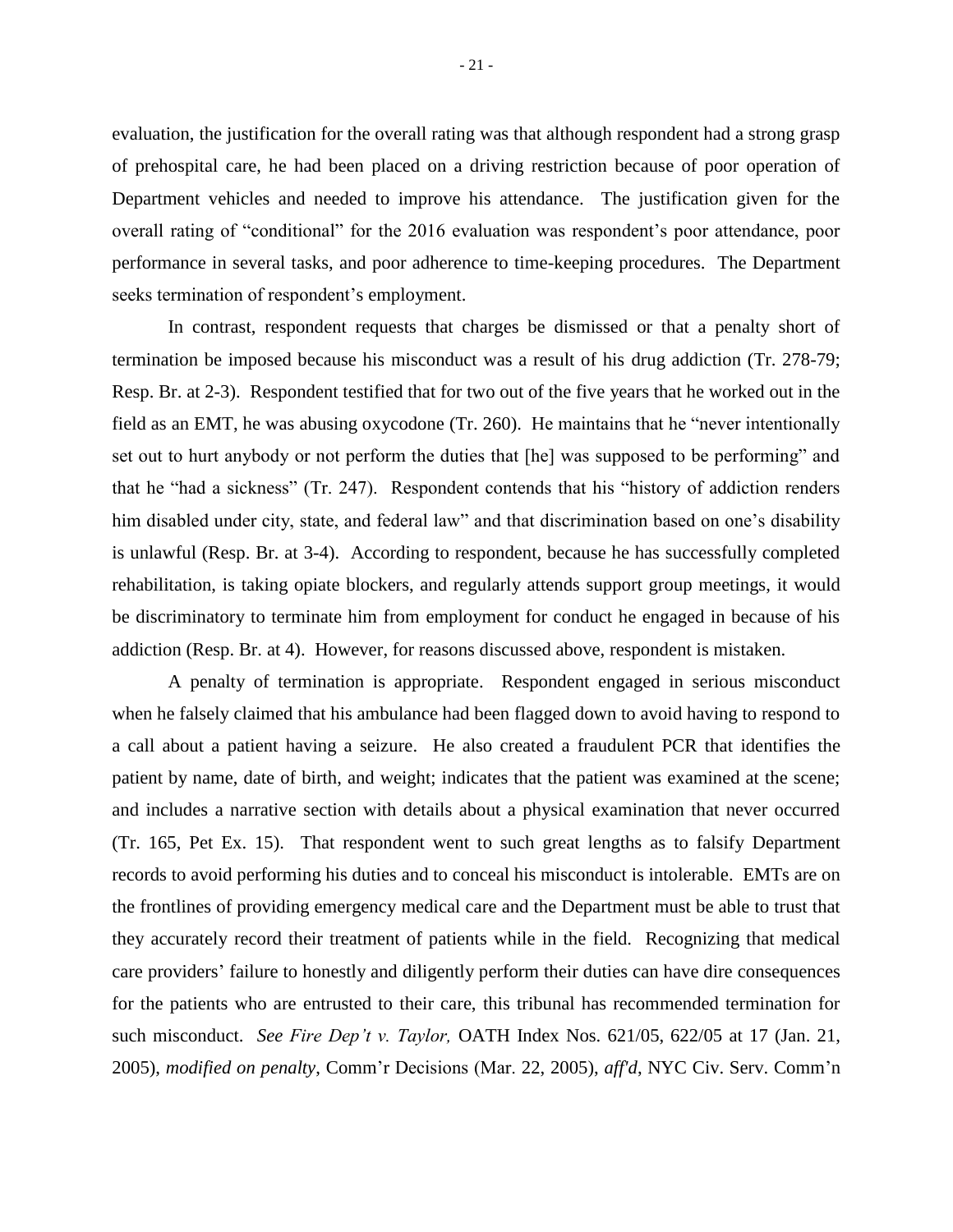Item No. CD06-68-SA (July 10, 2006) (termination of employment of EMTs who failed to complete an ambulance call report, failed to carry the patient to the ambulance at her request, and falsified patient's refusal to be carried to the ambulance); *Health & Hospitals Corp. (Elmhurst Hospital Ctr.) v. Yao,* OATH Index No. 473/11 (Dec. 29, 2010) (termination recommended for dietician with an unblemished disciplinary record for falsifying a patient's record, which could jeopardize patient welfare). Respondent's failure to stay with the minor patient, although a less serious form of misconduct than lying and falsifying documents to avoid having to respond to an urgent call for medical assistance, is further indication that respondent does not appreciate the gravity of the responsibilities that are entrusted to him as an EMT.

Respondent's failure to undergo drug testing when ordered to do so and testing positive for oxycodone and oxymorphone in a workplace drug test are independent bases for termination of his employment. *See Dep't of Environmental Protection v. Usry,* OATH Index No. 2569/18 at 8 (July 25, 2018) ("refusal to submit to an alcohol/drug test is a serious form of misconduct which often results in termination of employment, as it is considered to warrant the same penalty accorded to one who tests positive"); *Fire Dep't v. Rolling,* OATH Index No. 1615/11 (Sept. 23, 2011), *adopted*, Comm'r Dec. (Oct. 31, 2011), *aff'd*, NYC Civ. Serv. Comm'n Item No. CD 12- 26-A (May 22, 2012) (EMT terminated after testing positive for marijuana in a workplace drug test); *Fire Dep't v. Rivera*, OATH Index No. 3416/09 at 10 (July 30, 2010), *superseding* (July 28, 2010), *adopted*, Comm'r Dec. (Sept. 24, 2010) (EMT terminated where he tested positive for cocaine); *Fire Dep't v. Brown,* OATH Index No. 659/07 at 12 (May 24, 2007) (termination of employment recommended for fire fighter who refused to submit to drug test when ordered to do so); *Fire Dep't v. Milano*, OATH Index No. 2029/05 at 5 (July 3, 2006) (firefighter terminated where he tested positive for cocaine); *Fire Dep't v. Persico,* OATH Index No. 2207/04 at 4 (July 25, 2005) (EMT who tested positive for a controlled substance terminated despite absence of any significant disciplinary record); *Fire Dep't v. O'Sullivan*, OATH Index No. 1914/05 at 12 (Sept. 29, 2005) (firefighter terminated where he tested positive for cocaine).

Respondent noted that a positive drug test has resulted in a penalty short of termination, citing *Sicignano v. Cassano,* 43 Misc. 3d 1220(A), 2014 NY Slip Op 50730(U) (Sup. Ct. Kings Co. 2014) (Tr. 277-78). However, *Sicignano* involved a penalty of termination and its facts are markedly different from those here. In *Sicignano*, this tribunal recommended termination of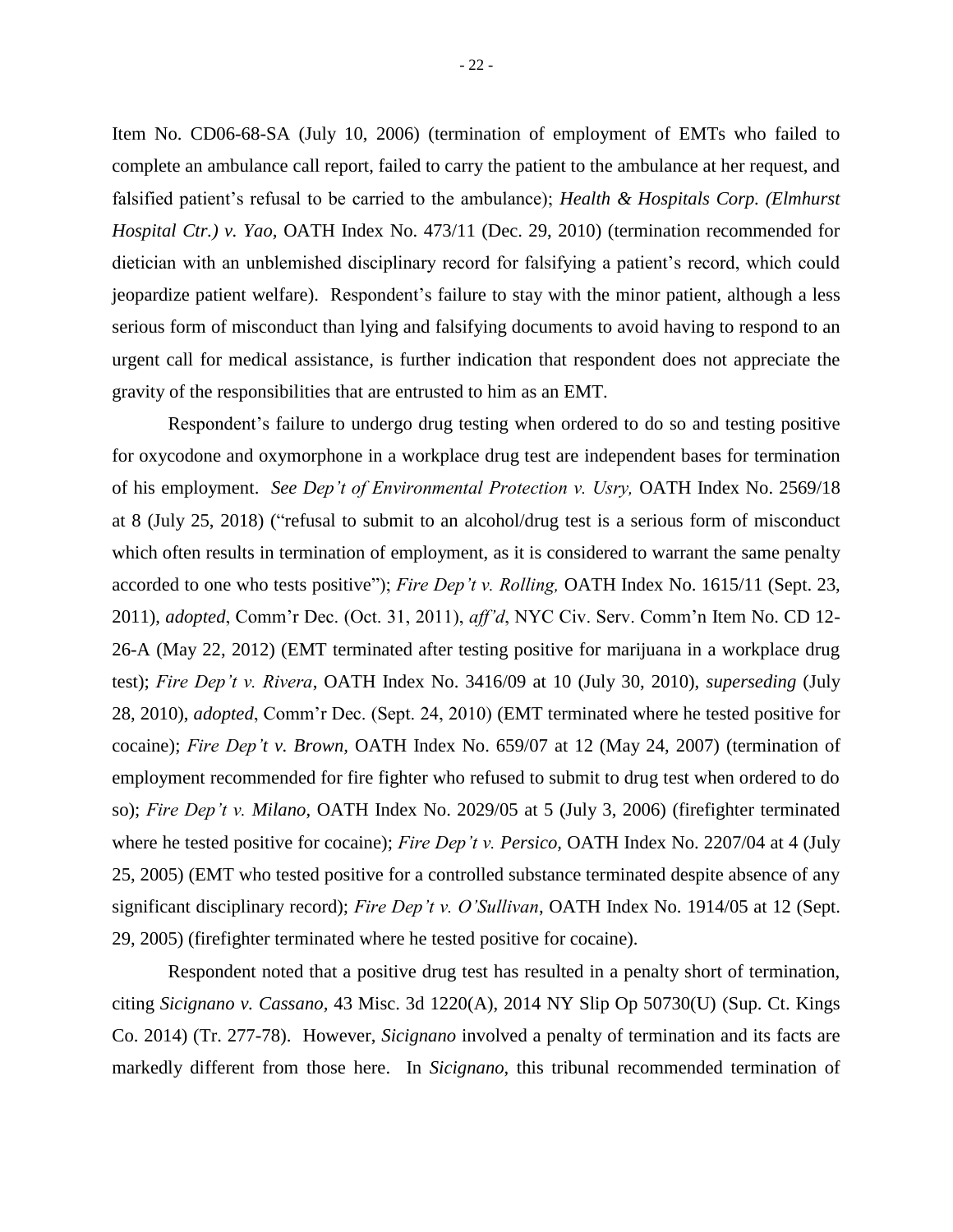employment for a firefighter who tested positive for cocaine use, but also recommended that the firefighter be permitted to seek a disability retirement. That firefighter, who had been returned to full duty after his positive drug test and was then injured in the line of duty, established that he suffered from severe PTSD as a result of responding to the September 11, 2001 attack, which caused him to abuse alcohol and cocaine. He also had no prior discipline over a lengthy tenure. On appeal of the Commissioner's termination of respondent's employment, the Court held that a loss of pension benefits under the "unique and extenuating circumstances of the proceeding" would shock the conscience and annulled the Commissioner's decision. *Id*. at 2014 NY Slip Op 50730(U) at 8. Here, respondent presented no compelling, unique, or extenuating circumstances that would merit a recommendation other than termination of his employment. The other cases referenced by respondent appear to involve misconduct other than a positive drug test. *[Vecchio](https://advance.lexis.com/api/document/collection/cases/id/55F1-YV01-F04J-7081-00000-00?cite=94%20A.D.3d%20545&context=1000516)  v. Kelly*, 94 [A.D.3d 545](https://advance.lexis.com/api/document/collection/cases/id/55F1-YV01-F04J-7081-00000-00?cite=94%20A.D.3d%20545&context=1000516) (1st Dep't 2012) (taking and possessing photographs of an arrestee and a rape victim); *[Sequist v. County of Putnam](https://advance.lexis.com/api/document/collection/cases/id/4NTJ-9D70-TXFV-T2C0-00000-00?cite=40%20A.D.3d%201003&context=1000516)*, 40 A.D.3d 1003 (2nd Dep't 2007) (unidentified misconduct).

Respondent acknowledged that he "screwed up multiple times when it came to [his] addiction," but maintained that he turned his life around after he completed a treatment program in October 2017 (Tr. 262-64). He insisted that he loves his job and does not want to lose it, and asked for a second chance to prove himself capable of doing it (Tr. 247). However, it is difficult to reconcile respondent's professed love for his job with the serious misconduct established here, particularly his failure to respond to the call involving a person having a seizure and his falsification of a Department record. Moreover, respondent testified that he performed those duties under the influence of controlled substances with a seeming lack of regard for the multiple lives that he placed at risk by doing so. Lastly, respondent's evaluations reveal that he was, at best, a mediocre employee.

Accordingly, I recommend that respondent's employment be terminated.

Astrid B. Gloade Administrative Law Judge

April 16, 2019